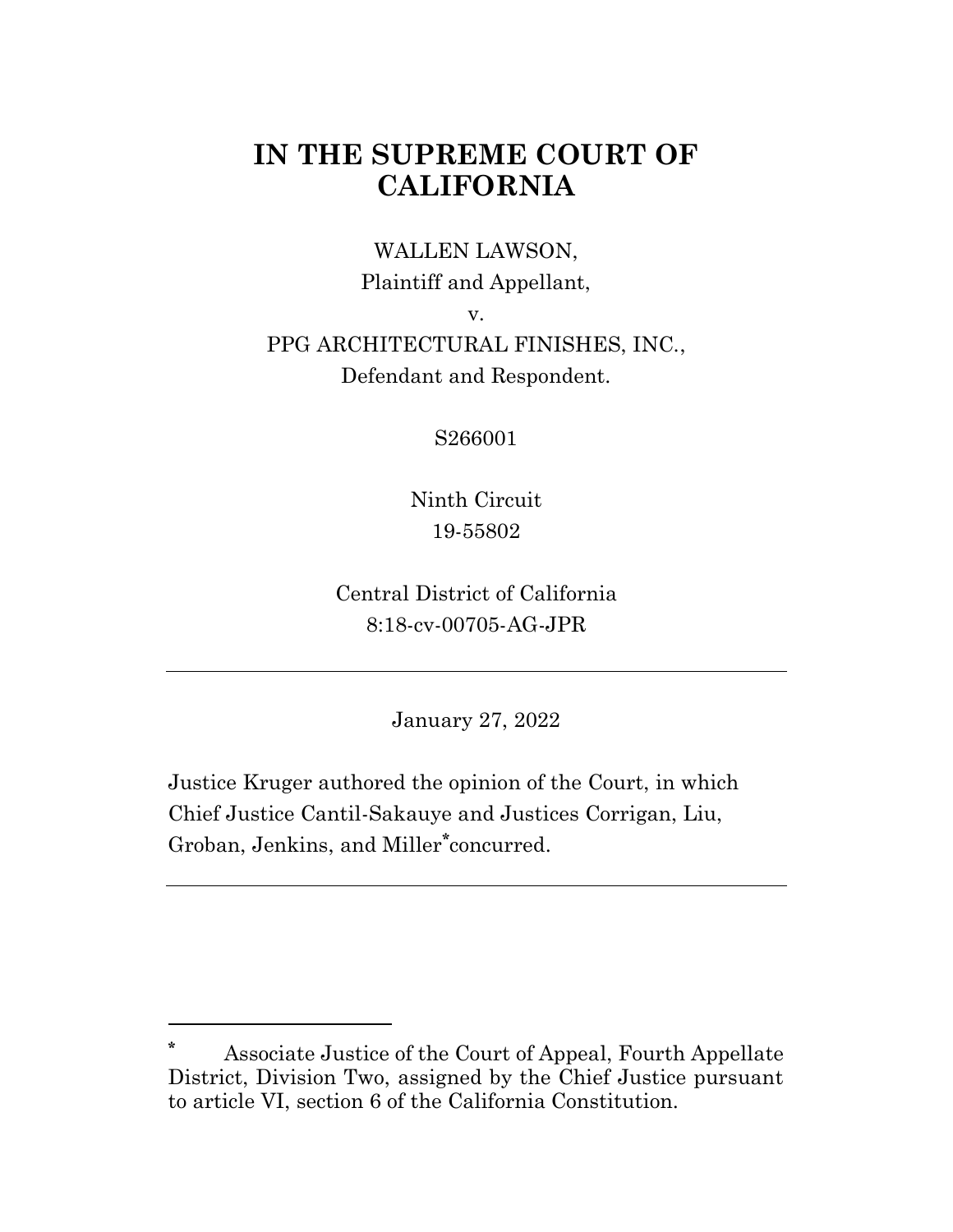# LAWSON v. PPG ARCHITECTURAL FINISHES, INC. S266001

#### Opinion of the Court by Kruger, J.

The question in this case concerns the proper method for presenting and evaluating a claim of whistleblower retaliation under Labor Code section 1102.5. Since 2003, the Labor Code has prescribed a framework: Once an employee-whistleblower establishes by a preponderance of the evidence that retaliation was a contributing factor in the employee's termination, demotion, or other adverse action, the employer then bears the burden of demonstrating by clear and convincing evidence that it would have taken the same action "for legitimate, independent reasons." (Lab. Code, § 1102.6, added by Stats. 2003, ch. 484, § 3, pp. 3518–3519.) But in the years since section 1102.6 became law, some courts have persisted in instead applying a well-worn, but meaningfully different, burdenshifting framework borrowed from the United States Supreme Court's decision in *McDonnell Douglas Corp. v. Green* (1973) 411 U.S. 792 (*McDonnell Douglas*). Noting the lack of uniformity, the United States Court of Appeals for the Ninth Circuit has asked us to decide which of these frameworks governs section 1102.5 retaliation claims. Unsurprisingly, we conclude courts should apply the framework prescribed by statute in Labor Code section 1102.6. Under the statute, employees need not satisfy the *McDonnell Douglas* test to make out a case of unlawful retaliation.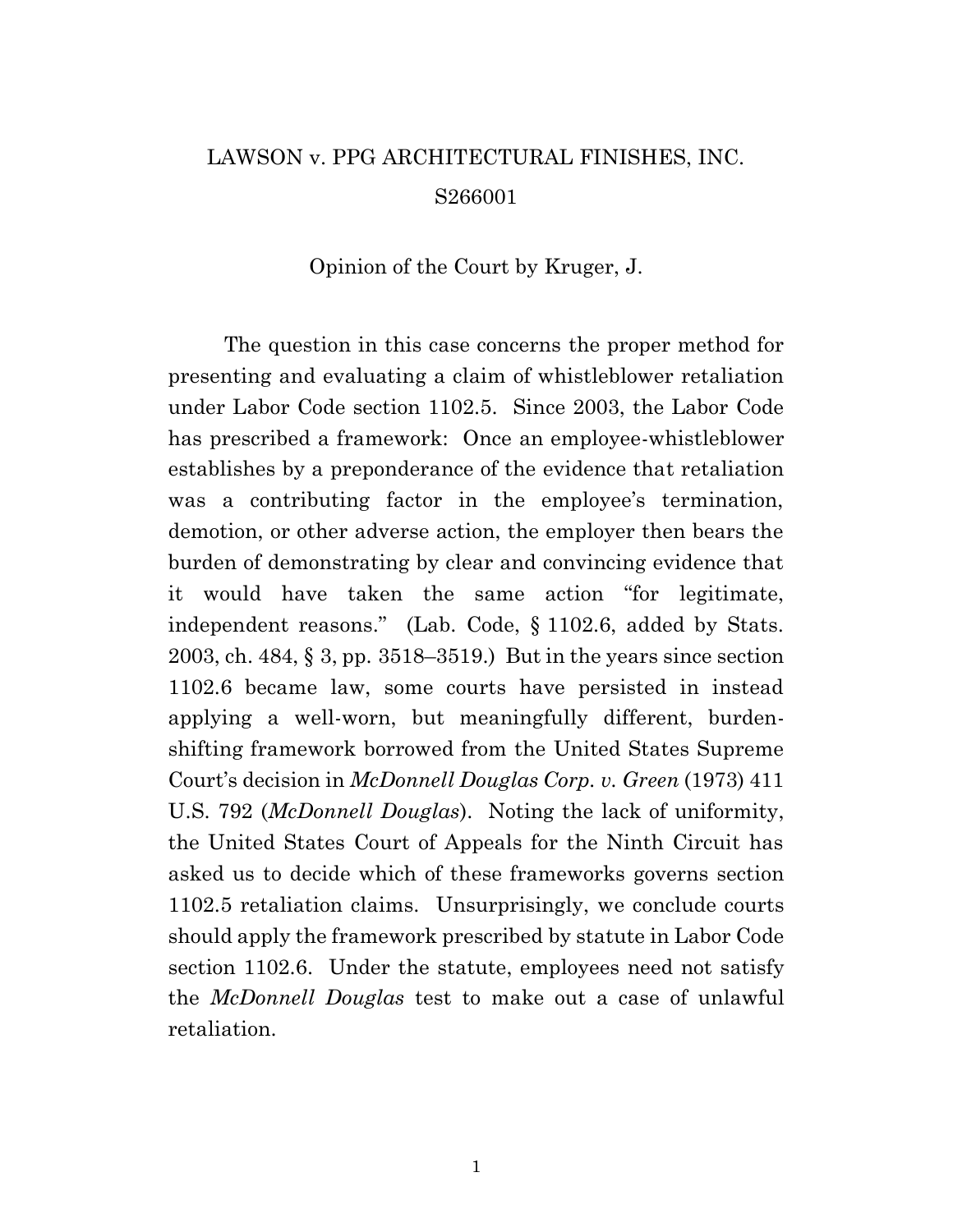#### **I.**

We take the facts from the Ninth Circuit's certification order. From 2015 until he was fired in 2017, plaintiff Wallen Lawson worked as a territory manager for defendant PPG Architectural Finishes, Inc. (PPG), a paint and coatings manufacturer. Lawson was responsible for stocking and merchandising PPG paint products in Lowe's home improvement stores in Southern California. PPG used two metrics to evaluate Lawson's performance: his ability to meet sales goals, and his scores on so-called market walks, during which PPG managers shadowed Lawson to evaluate his rapport with Lowe's staff and customers, among other things. Lawson's direct supervisor, Clarence Moore, attended all but the first of these market walks. On that first market walk, Lawson received the highest possible rating, but the positive evaluations did not last and his market walk scores soon took a nosedive. Lawson also frequently missed his monthly sales targets. In spring 2017, PPG placed Lawson on a performance improvement plan.

According to Lawson, that same spring, Moore began ordering him to intentionally mistint slow-selling PPG paint products — that is, to tint the paint to a shade the customer had not ordered. Lowe's would then be forced to sell the paint at a deep discount, enabling PPG to avoid buying back what would otherwise be excess unsold product. Lawson did not agree with this mistinting scheme and filed two anonymous complaints with PPG's central ethics hotline. He also told Moore directly that he refused to participate. The complaints led to an investigation. PPG eventually told Moore to discontinue the practice, but Moore remained with the company, where he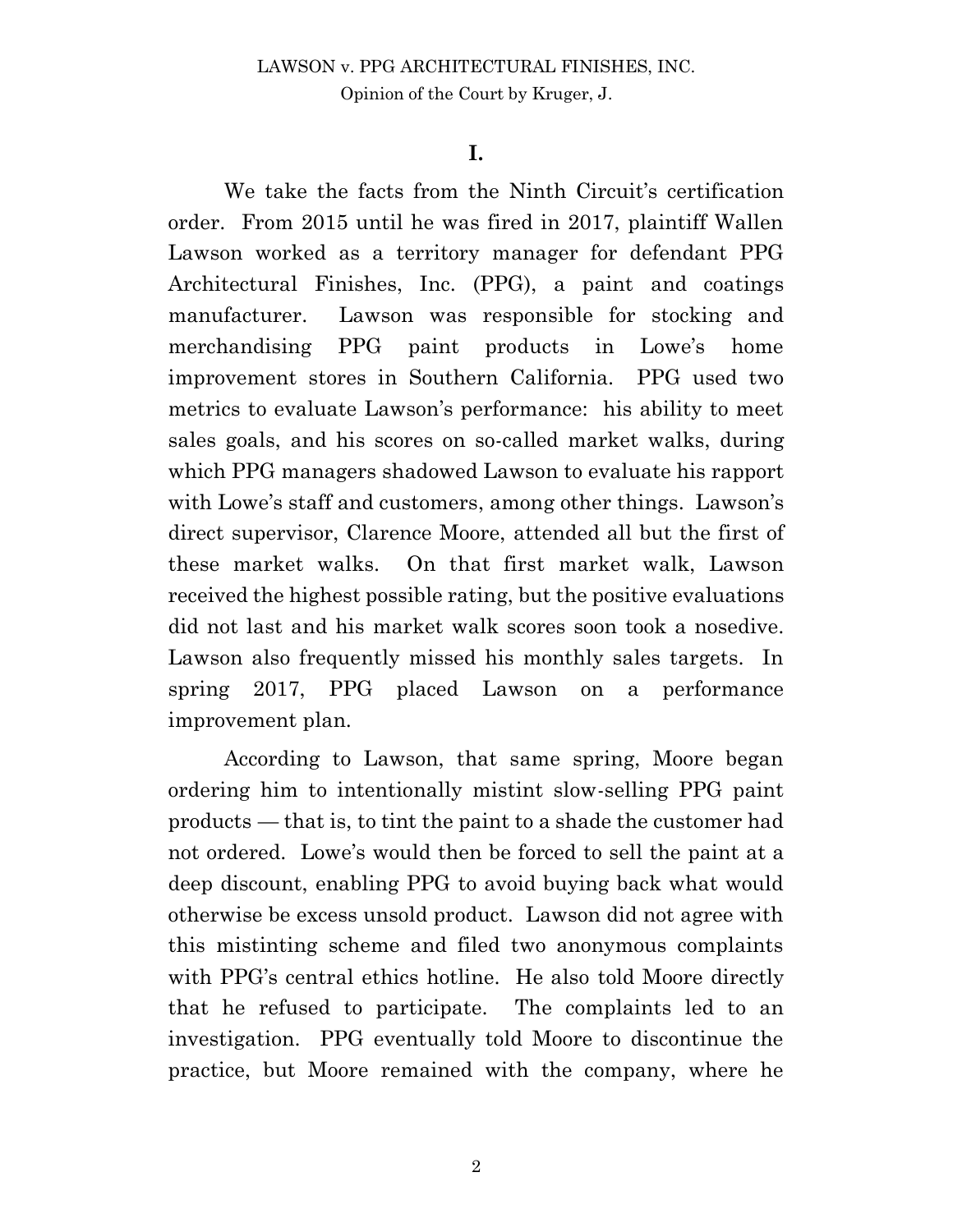continued to directly supervise Lawson and oversee his market walk evaluations.

Some months later, after determining that Lawson had failed to meet the goals outlined in his performance improvement plan, both Moore and Moore's supervisor recommended that Lawson be fired. He was.

Lawson filed suit in the United States District Court for the Central District of California. As relevant here, Lawson claimed that PPG had fired him because he blew the whistle on Moore's fraudulent mistinting practices, in violation of the protections codified in Labor Code section 1102.5 (section 1102.5). PPG moved for summary judgment. Invoking a line of authority that traces back to *Patten v. Grant Joint Union High School Dist.* (2005) 134 Cal.App.4th 1378 (*Patten*), the district court applied the three-part burden-shifting framework laid out in *McDonnell Douglas*, *supra*, 411 U.S. 792 to evaluate Lawson's section 1102.5 claim. Under that approach, the employee must establish a prima facie case of unlawful discrimination or retaliation. (*McDonnell Douglas*, at p. 802.) Next, the employer bears the burden of articulating a legitimate reason for taking the challenged adverse employment action. (*Ibid.*) Finally, the burden shifts back to the employee to demonstrate that the employer's proffered legitimate reason is a pretext for discrimination or retaliation. (*Id.* at p. 804.)

As to the first step of *McDonnell Douglas*, the district court concluded that Lawson had established a prima facie case of unlawful retaliation based on his efforts to stop the paint mistinting scheme. Moving to the second step of the framework, the court determined that PPG had sustained its burden of articulating a legitimate, nonretaliatory reason for firing him —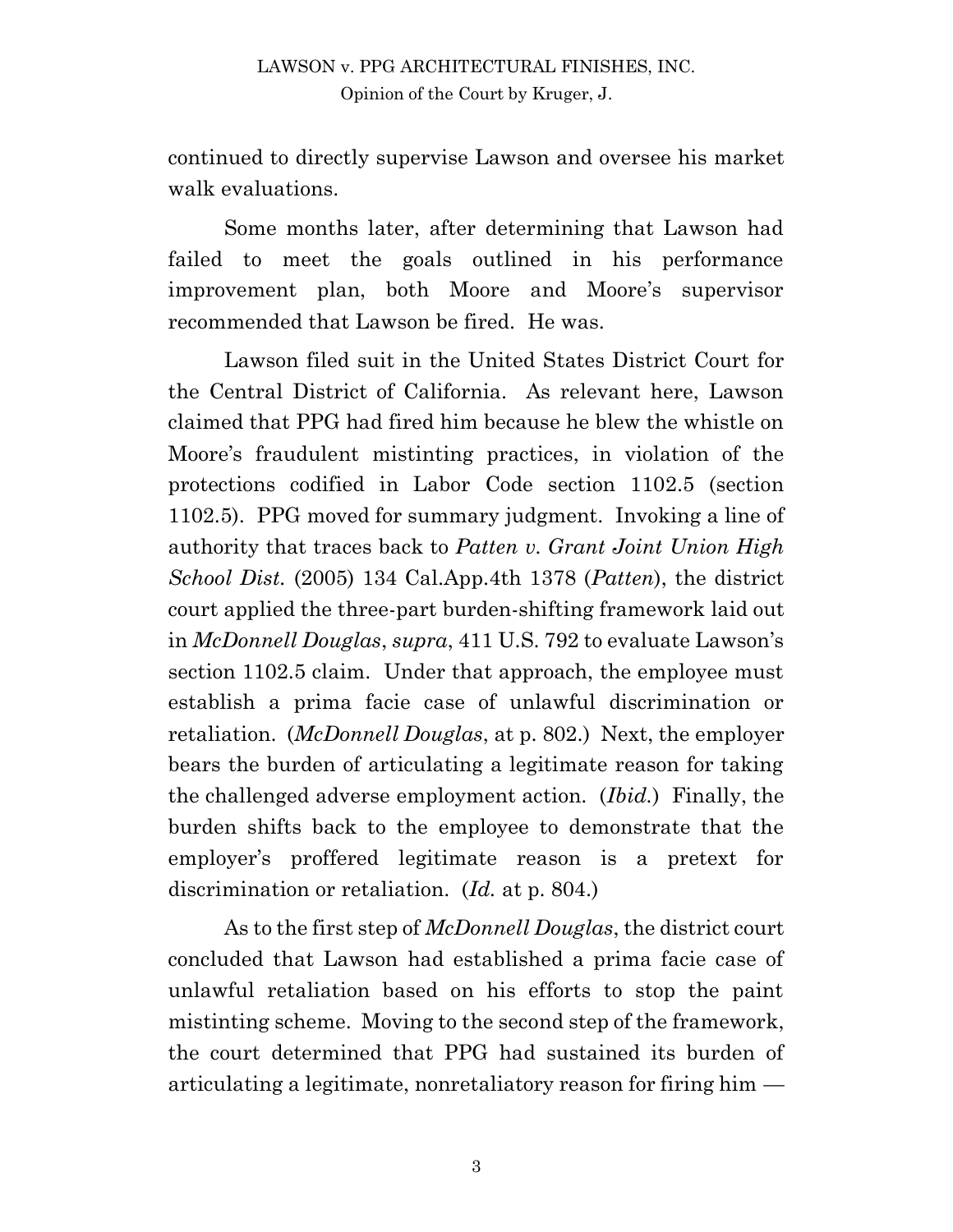namely, Lawson's poor performance on market walks and failure to demonstrate progress under the performance improvement plan. Finally, the district court concluded Lawson had failed to produce sufficient evidence that PPG's stated reason for firing Lawson was pretextual. Because Lawson could not satisfy this third step of the *McDonnell Douglas* test, the court granted summary judgment in favor of PPG on the whistleblower retaliation claim.

On appeal to the Ninth Circuit, Lawson argued that the district court erred in applying *McDonnell Douglas*. He contended the court should instead have applied the framework set out in Labor Code section 1102.6 (section 1102.6). Under the statutory framework, Lawson contended, his burden was merely to show that his whistleblowing activity was "a contributing factor" in his dismissal, not to show that PPG's stated reason was pretextual. The Ninth Circuit determined that the outcome of Lawson's appeal hinged on which of those two tests applied but signaled uncertainty on this point. (*Lawson v. PPG Architectural Finishes, Inc.* (9th Cir. 2020) 982 F.3d 752, 755.) It observed that our state's appellate courts do not follow a consistent practice and that this court has never ruled on the issue. (*Id.* at pp. 755–759.) It asked us to consider the question and we granted the request.

#### **II.**

Section 1102.5 provides whistleblower protections to employees who disclose wrongdoing to authorities. As relevant here, section 1102.5 prohibits an employer from retaliating against an employee for sharing information the employee "has reasonable cause to believe . . . discloses a violation of state or federal statute" or of "a local, state, or federal rule or regulation"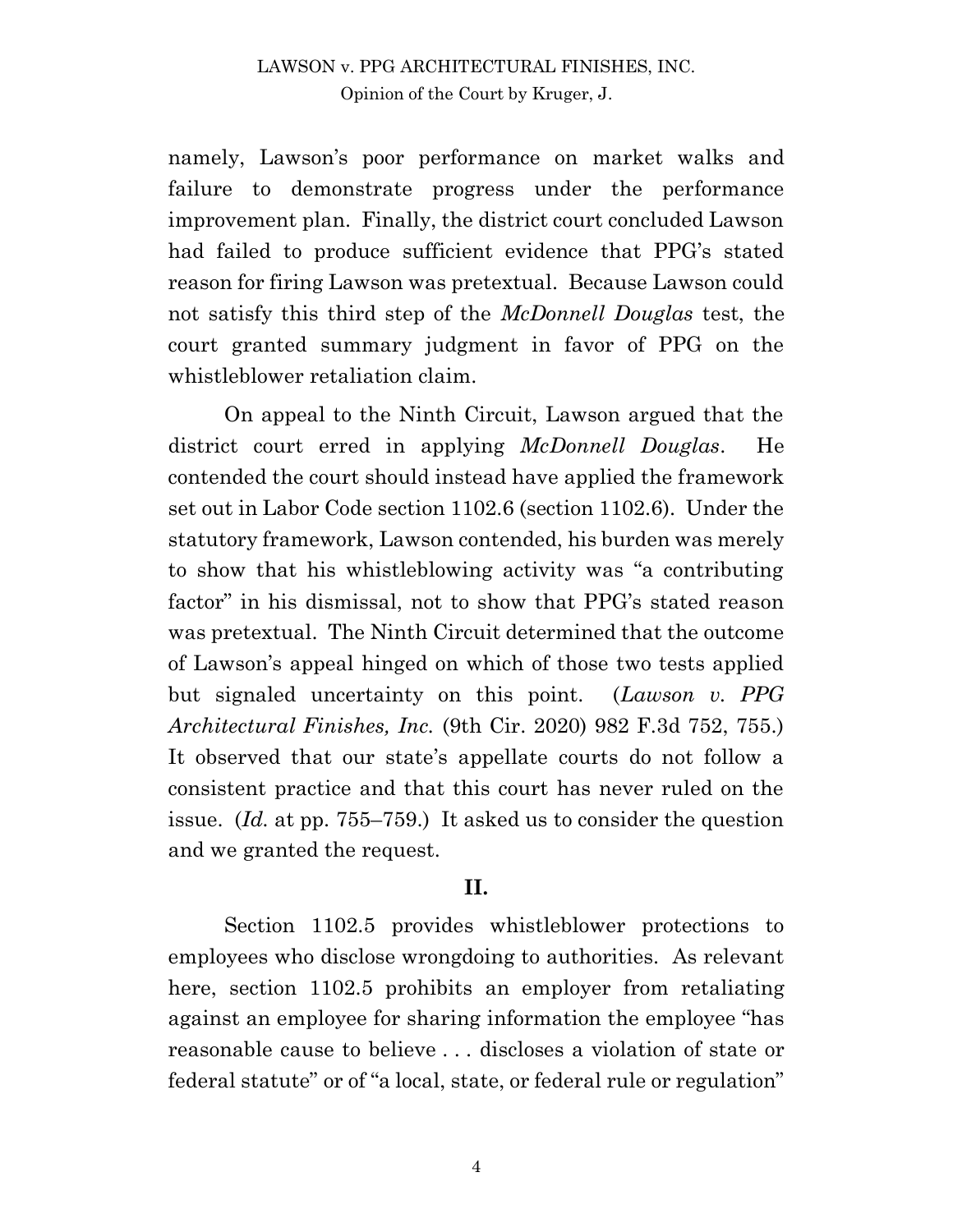with a government agency, with a person with authority over the employee, or with another employee who has authority to investigate or correct the violation. (§ 1102.5, subd. (b).) "This provision," we have explained, "reflects the broad public policy interest in encouraging workplace whistle-blowers to report unlawful acts without fearing retaliation." (*Green v. Ralee Engineering Co.* (1998) 19 Cal.4th 66, 77.) An employee injured by prohibited retaliation may file a private suit for damages. (Lab. Code, § 1105; see *Gardenhire v. Housing Authority* (2000) 85 Cal.App.4th 236, 241.)

When section 1102.5 was first enacted in 1984, the statute supplied only a set of substantive protections against whistleblower retaliation, unaccompanied by any provision setting forth procedures for proving retaliation. (Stats. 1984, ch. 1083,  $\{1, p. 3698\}$ . So to give life to those substantive protections, courts looked to analogous statutory schemes for procedural guidance. Much as courts had done in employment discrimination and retaliation cases brought under the Fair Housing and Employment Act (FEHA), courts in section 1102.5 cases generally adopted the three-part *McDonnell Douglas* burden-shifting framework. (See *Morgan v. Regents of University of California* (2000) 88 Cal.App.4th 52, 67–69 (*Morgan*); *Akers v. County of San Diego* (2002) 95 Cal.App.4th 1441, 1453; see also *Guz v. Bechtel National, Inc.* (2000) 24 Cal.4th 317, 354 (*Guz*) [applying *McDonnell Douglas* to a discrimination claim under FEHA; citing cases]; *Yanowitz v. L'Oreal USA, Inc.* (2005) 36 Cal.4th 1028, 1042 [applying *McDonnell Douglas* to a FEHA retaliation claim; citing cases].)

As we explained in *Guz*, the high court established the *McDonnell Douglas* framework for trying claims of intentional discrimination — there, intentional employment discrimination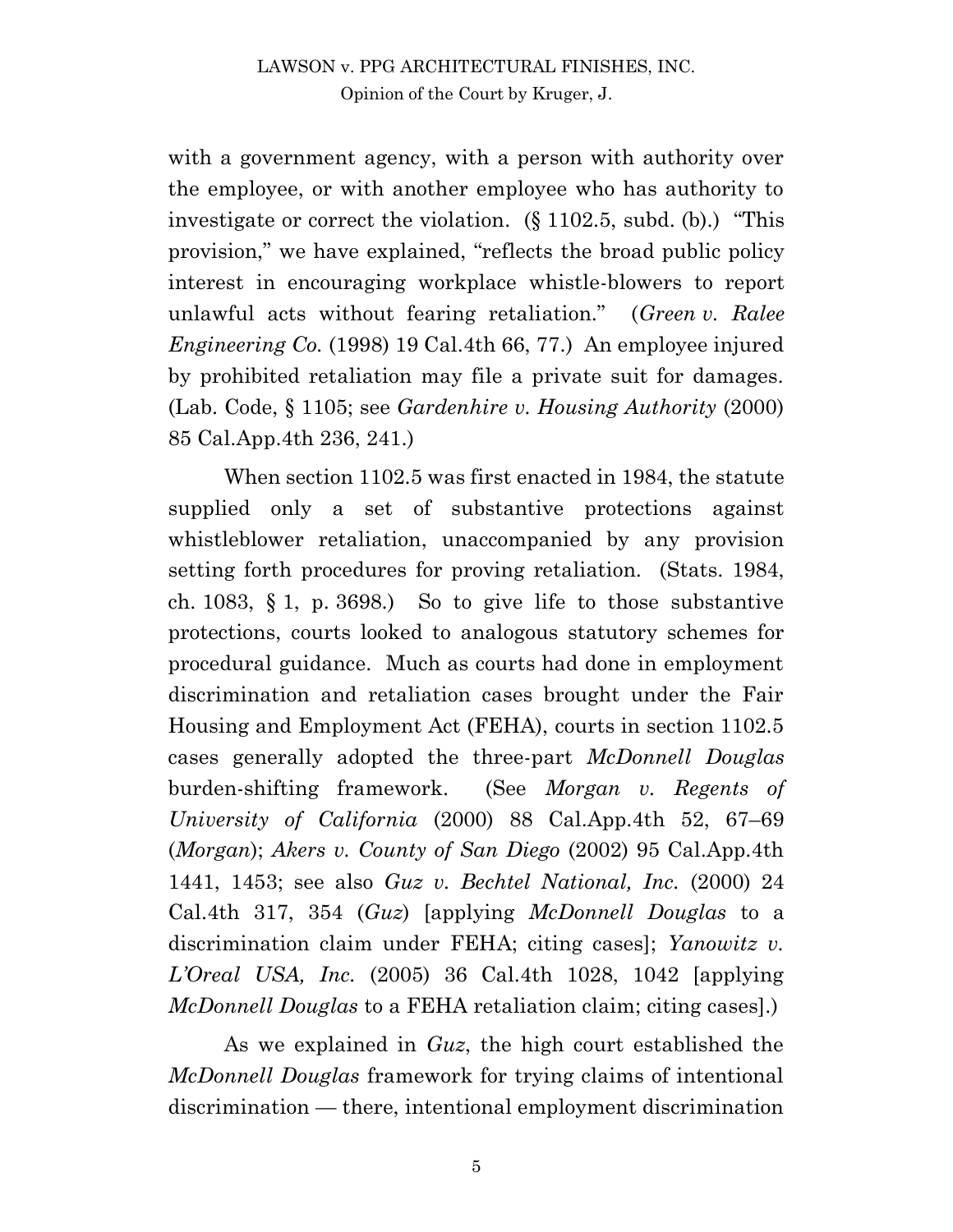in violation of title VII of the Civil Rights Act of 1964 (42 U.S.C. § 2000e et seq.) — based on circumstantial rather than direct evidence. (*Guz*, *supra*, 24 Cal.4th at p. 354.) Courts applying it to section 1102.5 retaliation cases adapted the test for that context, describing it as follows: First, a plaintiff who seeks to rely on circumstantial evidence must establish a prima facie case of retaliation, meaning " ' "a plaintiff must show that she engaged in protected activity, that she was thereafter subjected to adverse employment action by her employer, and there was a causal link between the two." ' " (*Morgan*, *supra*, 88 Cal.App.4th at p. 69.) Second, if the plaintiff has established a prima facie case, the burden of production shifts to the employer to come forward with evidence of "a legitimate, nondiscriminatory reason for the adverse employment action." (*Id.* at p. 68*.*) Third, if the employer produces substantial evidence of a legitimate, nondiscriminatory reason, then the plaintiff bears the burden of proving the reason was a pretext for impermissible retaliation. (*Id.* at pp. 68–69.)

Courts imposed no similar burden-shifting requirements in cases built on direct evidence of retaliation. *Morgan*, however, cited out-of-state authority for the proposition that "[w]here a plaintiff offers direct evidence of discrimination that is believed by the trier of fact, the defendant can avoid liability only by proving the plaintiff would have been subjected to the same employment decision without reference to the unlawful factor." (*Morgan*, *supra*, 88 Cal.App.4th at pp. 67–68, citing, inter alia, *Price Waterhouse v. Hopkins* (1989) 490 U.S. 228, 244–245.) In other words, the test, as *Morgan* described it, allowed the employer to avoid liability upon a showing the employer would have made the same decision even absent any retaliatory motive.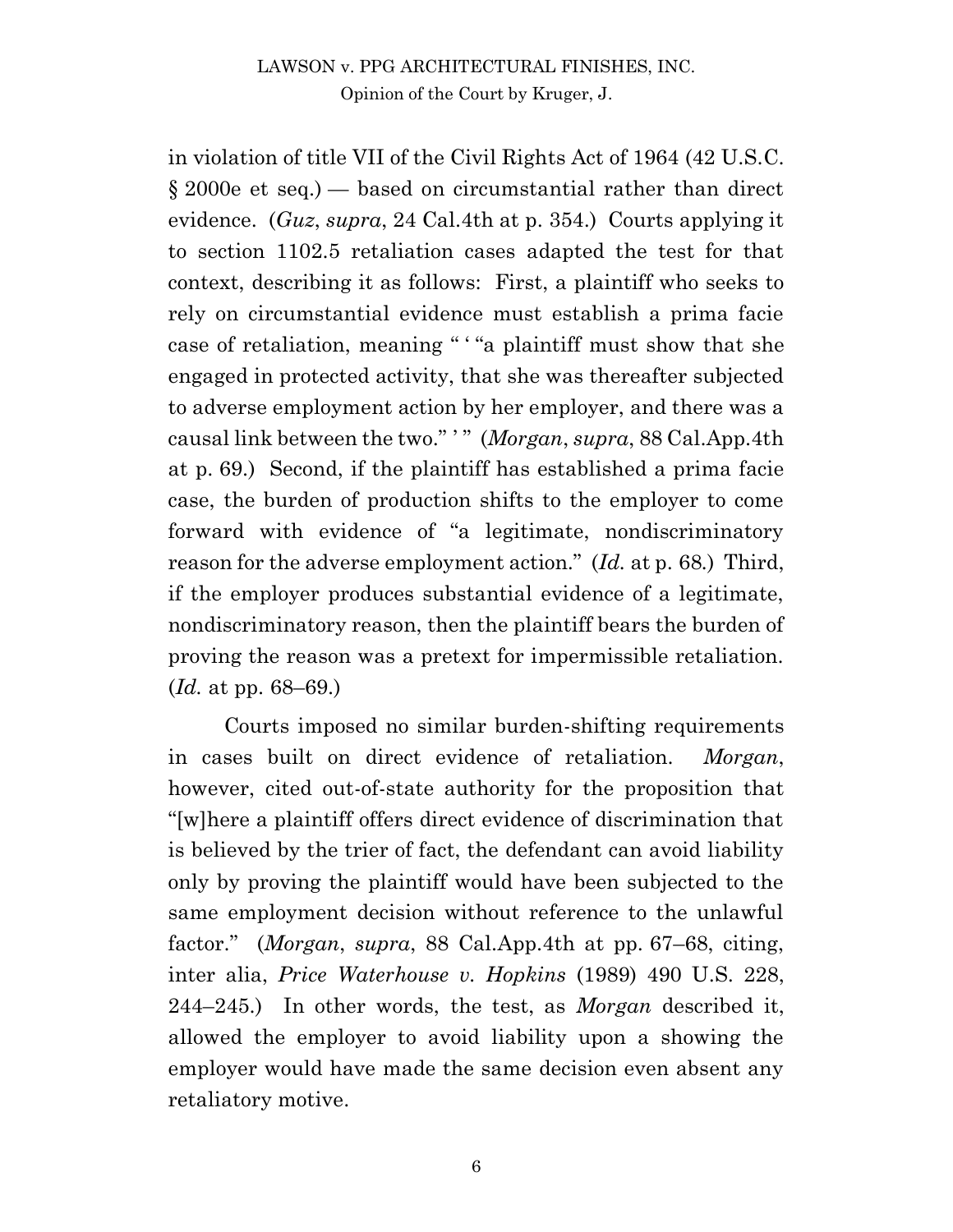In 2003, the Legislature amended the Labor Code's whistleblower protections in response to a series of high-profile corporate scandals and reports of illicit coverups. (Stats. 2003, ch. 484, § 3, pp. 3518–3519.) Specifically citing "the recent spate of false business reports and other illegal activity by Enron, WorldCom and others" (Assem. Com. on Judiciary, Analysis of Sen. Bill No. 777 (2003–2004 Reg. Sess.) as amended May 29, 2003, p. 1), legislators expressed concern that new laws were "needed in order to prevent the kind of damage to shareholders, investors, employees and the market that Enron and WorldCom, and now HealthSouth continue to cause." (Sen. Rules Com., Off. of Sen. Floor Analyses, 3d reading analysis of Sen. Bill No. 777 (2003–2004 Reg. Sess.) as introduced Feb. 21, 2003, p. 6.) The amendments, the Assembly Committee on the Judiciary explained, were designed to "encourage earlier and more frequent reporting of wrongdoing by employees and corporate managers when they have knowledge of specified illegal acts" by "expanding employee protection against retaliation." (Assem. Com. on Judiciary, Analysis of Sen. Bill No. 777, *supra*, as amended May 29, 2003, p. 1.)

As pertinent here, the 2003 amendments added a procedural provision, section 1102.6, which states in full: "In a civil action or administrative proceeding brought pursuant to Section 1102.5, once it has been demonstrated by a preponderance of the evidence that an activity proscribed by Section 1102.5 was a contributing factor in the alleged prohibited action against the employee, the employer shall have the burden of proof to demonstrate by clear and convincing evidence that the alleged action would have occurred for legitimate, independent reasons even if the employee had not engaged in activities protected by Section 1102.5."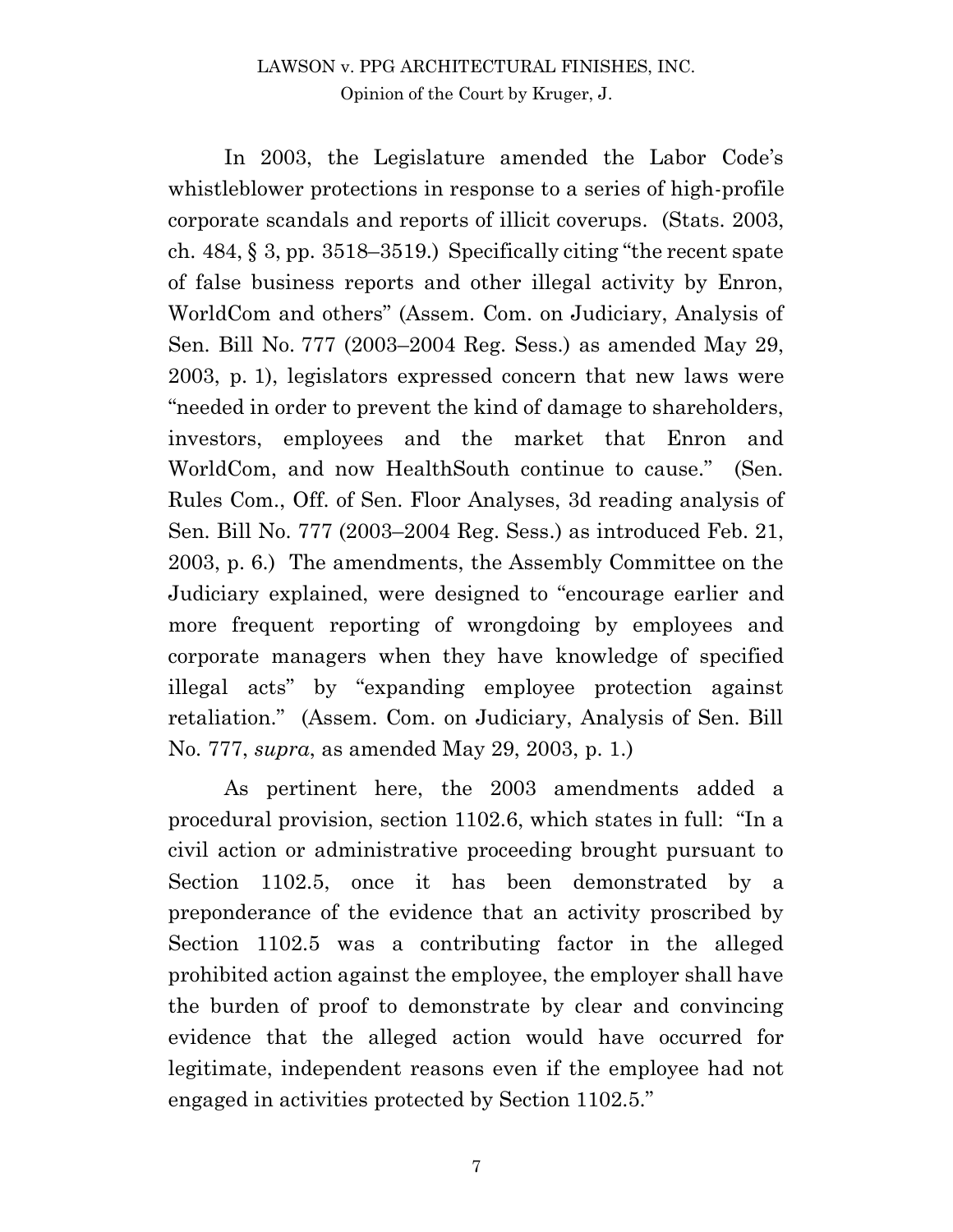After section 1102.6 took effect, some California courts identified that provision as supplying the applicable standards for claims of whistleblower retaliation under section 1102.5, without relying on *McDonnell Douglas*'s burden-shifting framework. But other courts have continued to rely on the *McDonnell Douglas* framework without mentioning section 1102.6. (See *Patten*, *supra*, 134 Cal.App.4th at p. 1384 ["The elements of a section 1102.5(b) retaliation cause of action require that (1) the plaintiff establish a prima facie case of retaliation, (2) the defendant provide a legitimate, nonretaliatory explanation for its acts, and (3) the plaintiff show this explanation is merely a pretext for the retaliation"]; *Mokler v. County of Orange* (2007) 157 Cal.App.4th 121 [same]; *Hager v. County of Los Angeles* (2014) 228 Cal.App.4th 1538, 1540 [same].)

As the Ninth Circuit explained in its certification order, "Although neither *Hager*, *Patten*, nor *Mokler* even cites, much less meaningfully deals with, section 1102.6, these cases have sown widespread confusion as to which evidentiary standard actually applies to section 1102.5 retaliation claims." (*Lawson v. PPG Architectural Finishes, Inc.*, *supra*, 982 F.3d at p. 757.) This confusion is reflected in the decisions of the federal courts, which have taken a variety of approaches to the issue. (Compare *Monaghan v. Telecom Italia Sparkle of North America, Inc.* (C.D.Cal., July 22, 2013, No. CV 13-00646 ABC (PLAx)) 2013 WL 12171957, p. \*10 [describing § 1102.6 as setting forth the burden of proof for a § 1102.5 claim], *Greer v. Lockheed Martin Corp.* (N.D.Cal. 2012) 855 F.Supp.2d 979, 989 [same], and *Kumar v. Alameda County Medical Center* (N.D.Cal., Mar. 25, 2011, No. 09-4312 EDL) 2011 WL 13244636, pp. \*13, \*16 [same] with *Nikmanesh v. Walmart Inc.* (9th Cir. 2019) 789 Fed.Appx.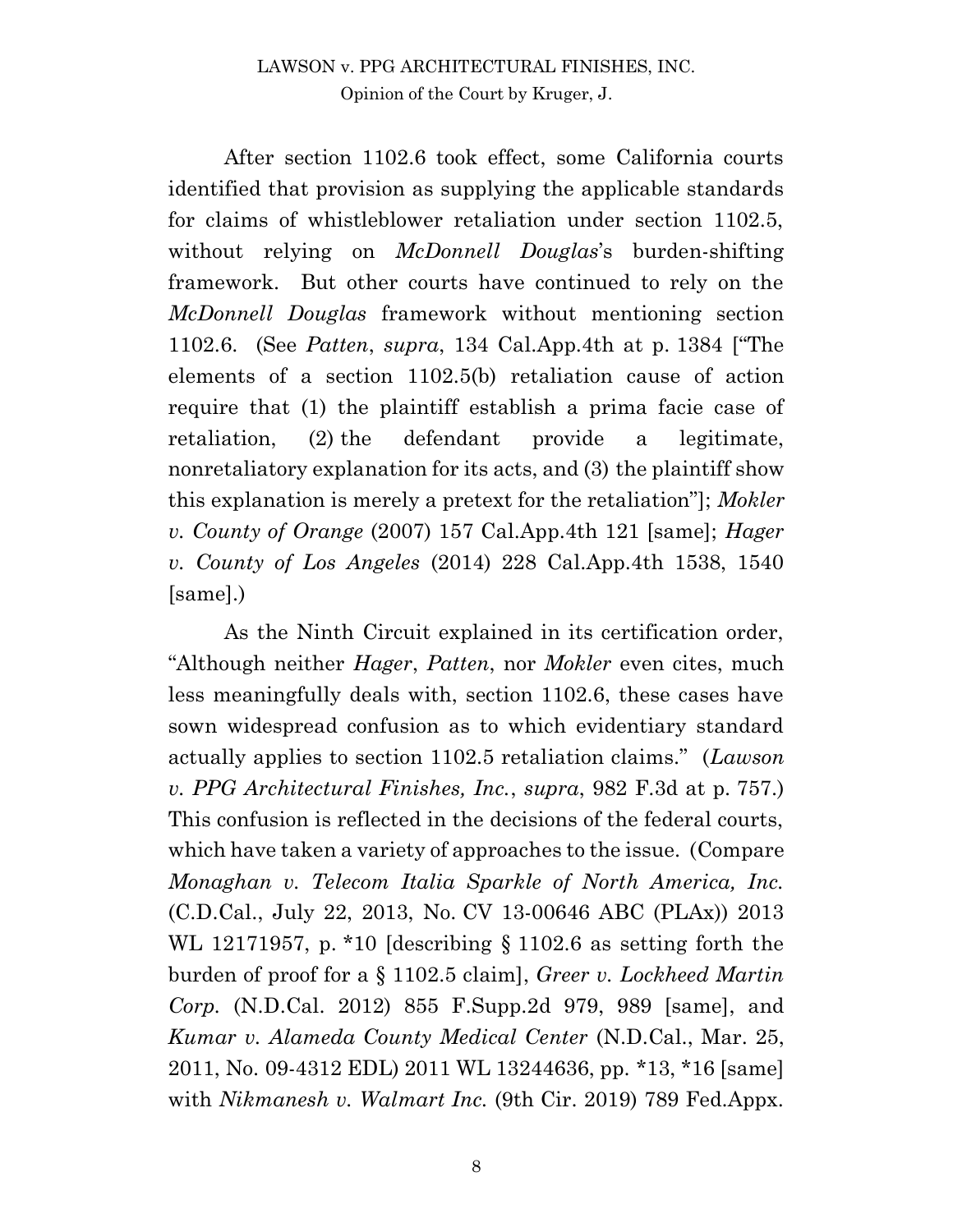30, \*31–\*32 [applying *McDonnell Douglas* to the plaintiff's § 1102.5 claim], *Sorensen v. National Railroad Passenger Corp.* (9th Cir. 2019) 786 Fed.Appx. 652, \*653, \*655 [same], and *Canupp v. Children's Receiving Home of Sacramento* (E.D.Cal. 2016) 181 F.Supp.3d 767, 789, 795 [describing both *McDonnell Douglas* and § 1102.6 as the governing evidentiary tests].)

#### **III.**

To resolve the confusion, we now clarify that section 1102.6, and not *McDonnell Douglas*, supplies the applicable framework for litigating and adjudicating section 1102.5 whistleblower claims.

By its terms, section 1102.6 describes the applicable substantive standards and burdens of proof for both parties in a section 1102.5 retaliation case: First, it must be "demonstrated by a preponderance of the evidence" that the employee's protected whistleblowing was a "contributing factor" to an adverse employment action. (§ 1102.6.) Then, once the employee has made that necessary threshold showing, the employer bears "the burden of proof to demonstrate by clear and convincing evidence" that the alleged adverse employment action would have occurred "for legitimate, independent reasons" even if the employee had not engaged in protected whistleblowing activities. (*Ibid.*)

PPG suggests that the sole pertinent effect of section 1102.6 was to codify a kind of defense available to employers, colloquially known as the "same-decision defense," and to impose a heightened burden to prove the defense by "clear and convincing evidence." (*Harris v. City of Santa Monica* (2013) 56 Cal.4th 203, 239 (*Harris*).) Section 1102.6 indeed does those things, but that is not all it does. The first prong of the statute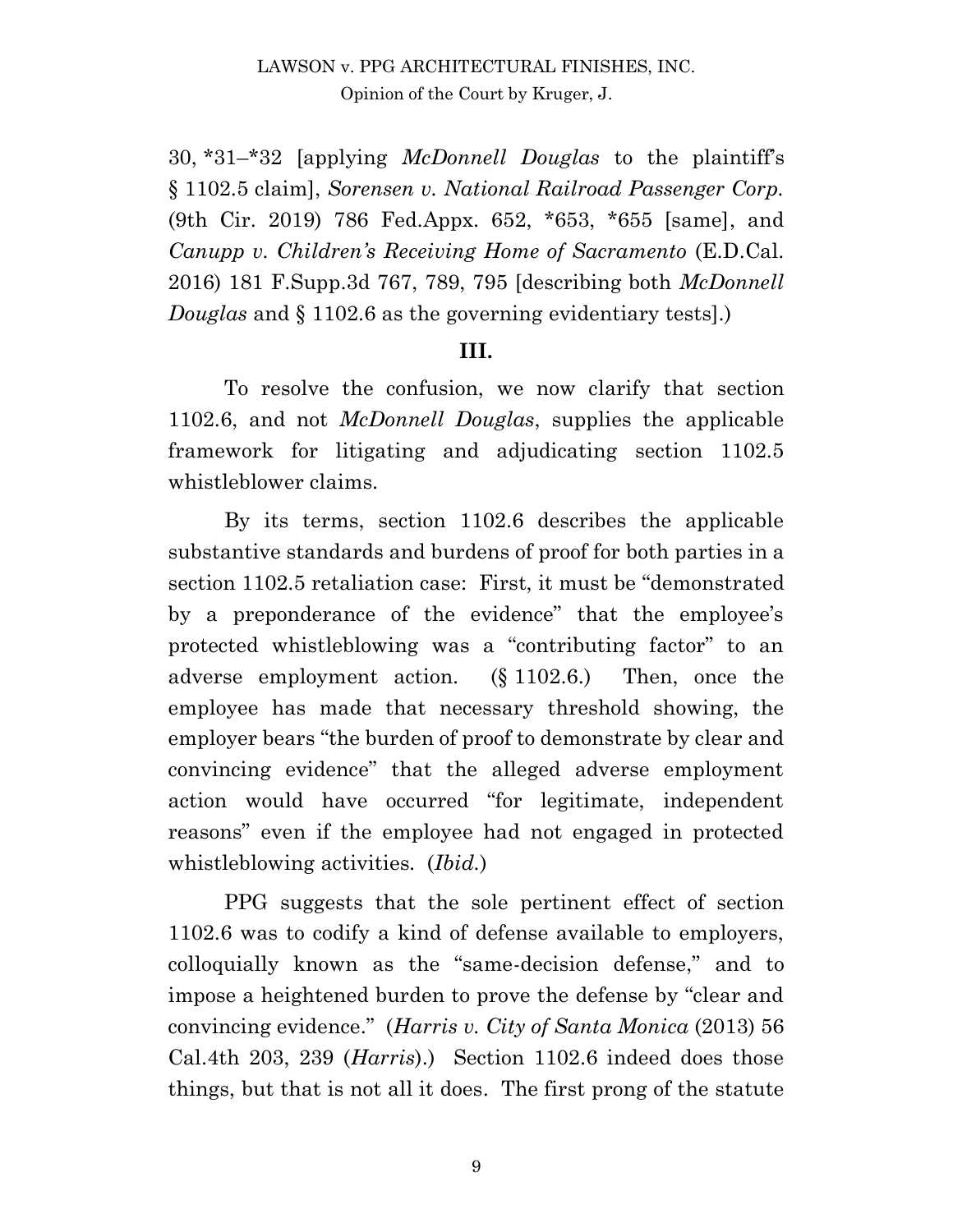also tells us what plaintiffs must prove to establish liability, and by what evidentiary standard. Specifically, plaintiffs must show, by a preponderance of the evidence, that whistleblowing was a contributing factor in the employer's decision. This is a complete set of instructions for the presentation and evaluation of evidence in section 1102.5 cases; it is not merely the codification of an affirmative defense.

It is true, as PPG points out, that much of the legislative history of section 1102.6 focuses on the employer's samedecision defense — particularly the Legislature's interest in prescribing a more demanding standard for establishing the defense. (Assem. Com. on Judiciary, Analysis of Sen. Bill No. 777, *supra*, as amended May 29, 2003, p. 2 [bill provides employer "an affirmative defense against retaliation claims" by "clear and convincing evidence" standard]; Enrolled Bill Mem. to Governor on Sen. Bill No. 777 (2003–2004 Reg. Sess.) Oct. 6, 2003, p. 1 ["This bill extends the current protection of the state whistleblower law by . . . increasing the burden of proof on the employer to a clear and convincing evidence standard"].) But even though the codification of the plaintiff's burden received less attention in the legislative history, the Legislature undoubtedly understood what is clear from the face of the statute it enacted: that section 1102.6 established "the evidentiary burdens *of the parties* participating in a civil action or administrative hearing involving an alleged violation of the bill's provisions." (Legis. Counsel's Dig., Sen. Bill No. 777 (2003–2004 Reg. Sess.) 5 Stats. 2003, Summary Dig., p. 222, italics added; see *Jones v. Lodge at Torrey Pines Partnership* (2008) 42 Cal.4th 1158, 1169 [the Legislative Counsel's Digest is " 'printed as a preface to every bill considered by the Legislature'" to "'assist the Legislature in its consideration of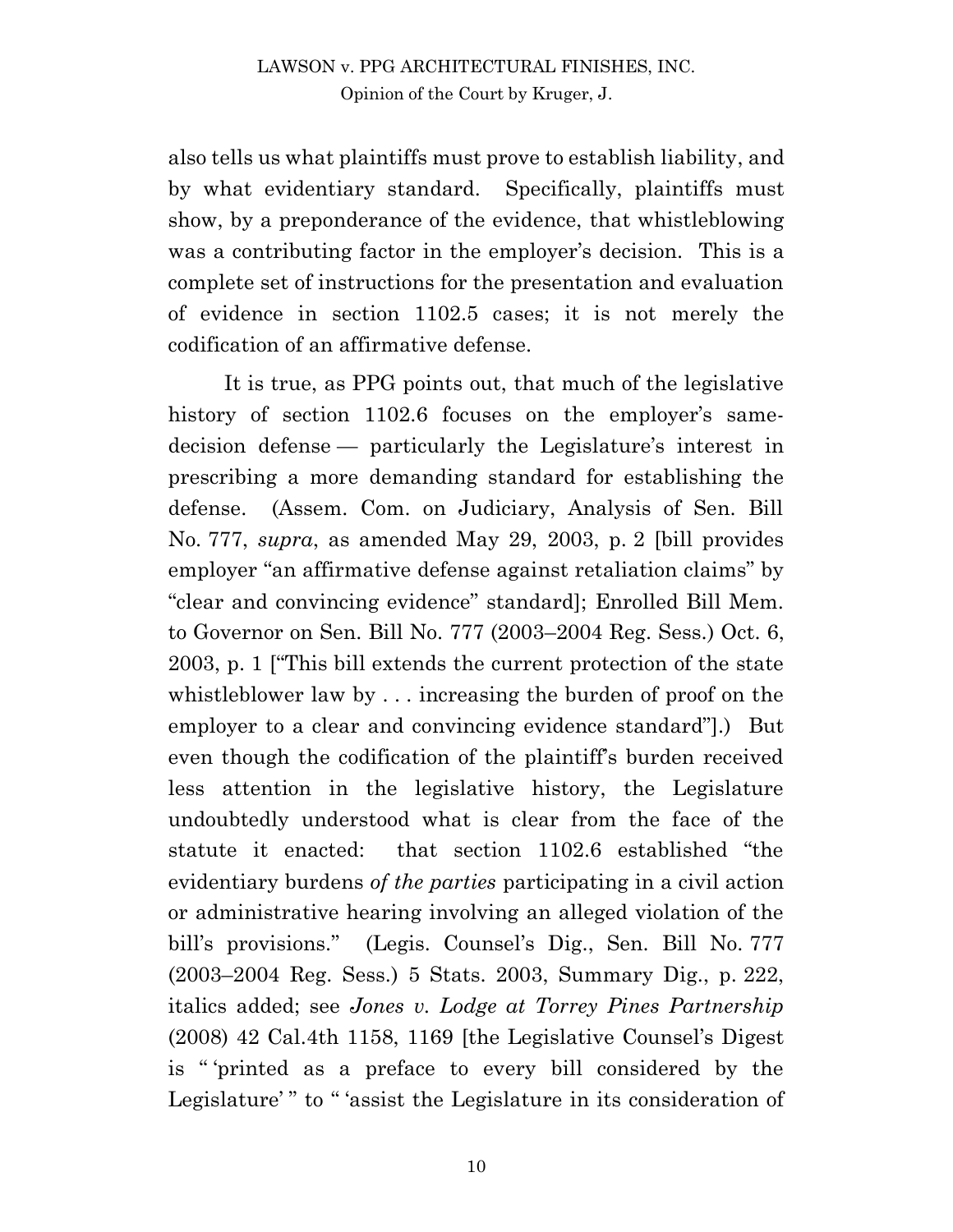pending legislation' "].) That is, section 1102.6 sets forth the evidentiary burdens of both sides in a whistleblower retaliation suit, not just one.

Even accepting that section 1102.6 establishes a complete set of instructions for both sides, PPG argues that courts need not choose between employing the section 1102.6 and *McDonnell Douglas* frameworks because one does not replace the other. On the contrary, PPG contends, *McDonnell Douglas* continues to govern at the first step of the section 1102.6 analysis. After all, PPG reasons, that first step of the section 1102.6 framework still requires plaintiffs to prove the employer's retaliatory intent, and determining an employer's intent is the purpose of the *McDonnell Douglas* test. (See *Guz*, *supra*, 24 Cal.4th at p. 354.)

PPG's premises are correct, but its conclusion does not follow. Liability under section 1102.6 does require proof of retaliatory intent, and *McDonnell Douglas* does offer a method for proving such intent. (*Guz*, *supra*, 24 Cal.4th at p. 355.) But *McDonnell Douglas* is not the only possible method of proving discriminatory or retaliatory intent. (See, e.g., *Trans World Airlines, Inc. v. Thurston* (1985) 469 U.S. 111, 121 [*McDonnell Douglas* does not apply when the plaintiff presents direct evidence of discrimination].) Nor is it a method of proof well suited to litigation under the section 1102.6 framework.

Section 1102.6 requires whistleblower plaintiffs to show that retaliation was a "contributing factor" in their termination, demotion, or other adverse action. This means plaintiffs may satisfy their burden of proving unlawful retaliation even when other, legitimate factors also contributed to the adverse action. (See, e.g., *State Comp. Ins. Fund v. Ind. Acc. Com.* (1959) 176 Cal.App.2d 10, 17 (*State Comp. Ins. Fund*) [describing a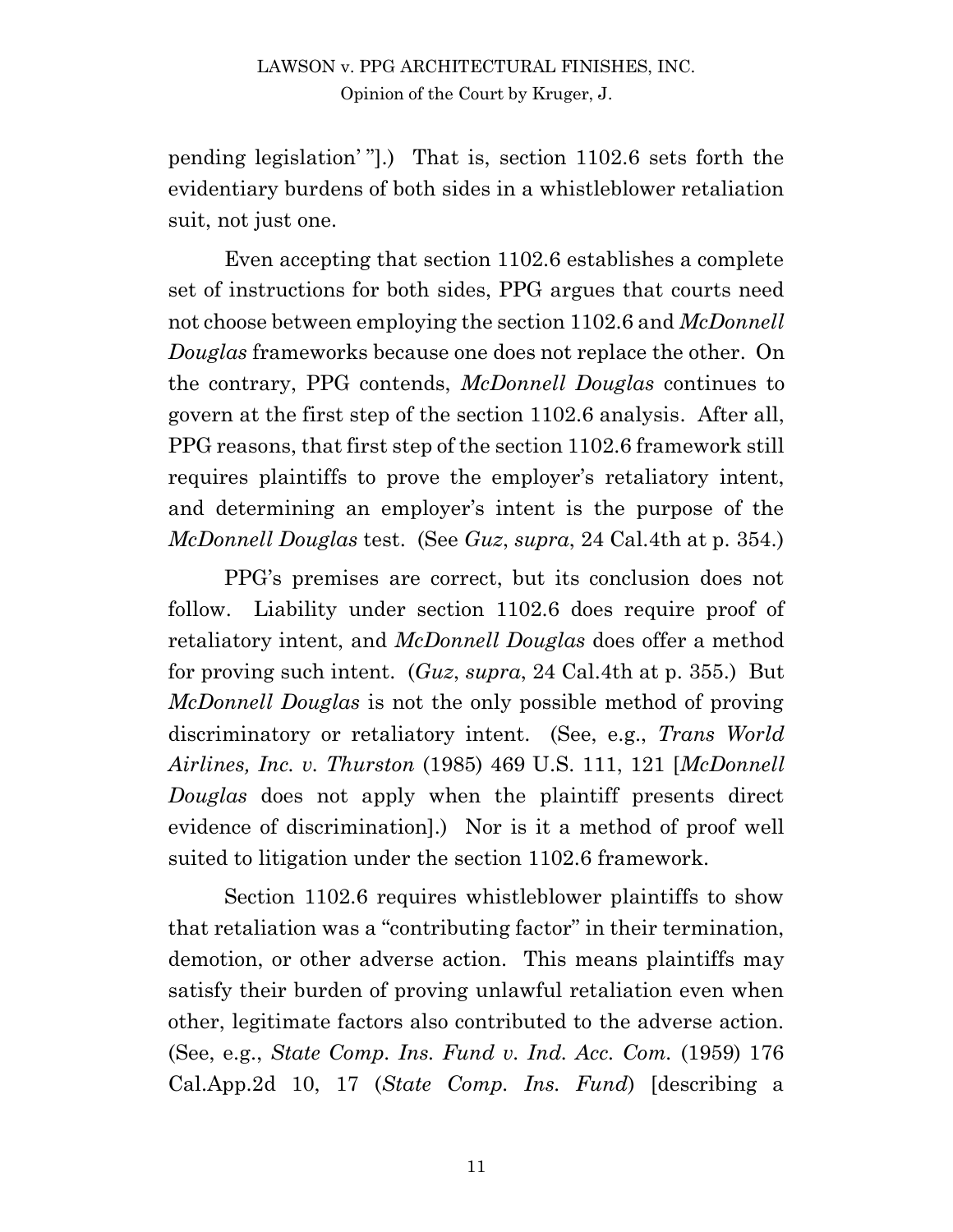contributing factor standard as one in which the conduct at issue need not be the "exclusive cause" of the plaintiff's injuries]; *Rookaird v. BNSF Ry. Co.* (9th Cir. 2018) 908 F.3d 451, 461 (*Rookaird*) [" 'A "contributing factor" includes "any factor, which alone or in connection with other factors, tends to affect in any way the outcome of the decision" '"].) But as we explained in *Harris*, the three-part *McDonnell Douglas* test was not written for the evaluation of claims involving multiple reasons for the challenged adverse action. *McDonnell Douglas* was decided at a time when the law generally presumed "that the employer has a single reason for taking an adverse action against the employee and that the reason is either discriminatory or legitimate." (*Harris*, *supra*, 56 Cal.4th at p. 215.) The *McDonnell Douglas* framework reflects that presumption: "By hinging liability on whether the employer's proffered reason for taking the action is genuine or pretextual, the *McDonnell Douglas* inquiry aims to ferret out the 'true' reason for the employer's action." *(Ibid.)* This focus on identifying the single, true reason for the adverse action creates complications in a socalled mixed-motives case, in which the employer is alleged to have acted for multiple reasons, some legitimate and others not: "What is the trier of fact to do when it finds that a mix of discriminatory and legitimate reasons motivated the employer's decision?" (*Ibid.*)

Although we acknowledged in *Harris* that courts have adopted the *McDonnell Douglas* test for FEHA employment discrimination cases that do not involve mixed motives, we declined to adopt the same test to govern mixed-motives cases. We instead explained that the plaintiff in a mixed-motives case bears an initial burden of showing that discrimination "was a substantial factor motivating his or her termination," without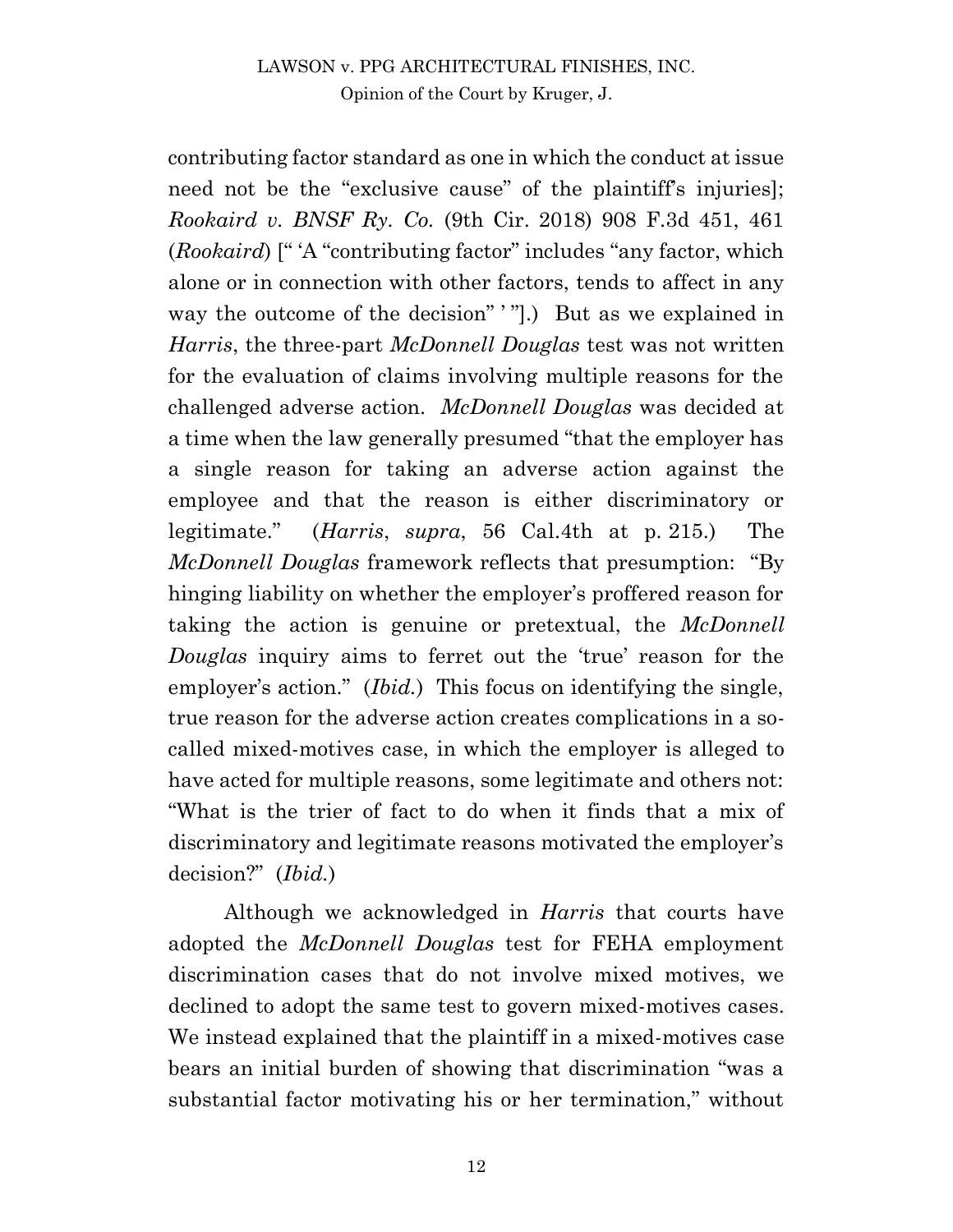ever suggesting that the plaintiff must satisfy the *McDonnell Douglas* test to carry this burden. (*Harris*, *supra*, 56 Cal.4th at p. 241; cf. *id.* at p. 239 [contrasting the causal standard in FEHA with the "contributing factor" standard in § 1102.6].

Other courts addressing burden-shifting frameworks similar to section 1102.6 have similarly found *McDonnell Douglas* inapplicable. For instance, nearly all courts to address the issue have concluded that *McDonnell Douglas* has no role to play in the adjudication of First Amendment retaliation claims under the burden-shifting framework of *Mt. Healthy City Board of Ed. v. Doyle* (1977) 429 U.S. 274, which closely resembles the section 1102.6 framework. *Mt. Healthy* assigns to plaintiffs the initial burden of showing that conduct protected by the First Amendment was a "'substantial'" or "'motivating'" factor in an employer's adverse employment decision, then assigns to the defendant the burden of showing it would have made the same decision in the absence of the protected conduct. (*Mt. Healthy*, at p. 287.) In such cases, "almost every circuit to have considered whether *McDonnell Douglas* should apply . . . has thought the idea a poor one." (*Walton v. Powell* (10th Cir. 2016) 821 F.3d 1204, 1210; see *id.* at pp. 1210–1212 [cataloging cases].)**<sup>1</sup>**

Much the same is true of courts interpreting federal statutes similar to section 1102.6. For instance, the federal Sarbanes-Oxley Act of 2002 (Sarbanes-Oxley) (18 U.S.C.

13

<sup>&</sup>lt;sup>1</sup> The "almost" is a nod to the Eighth Circuit, whose precedent has been somewhat inconsistent on the issue, though more recent precedent suggests *McDonnell Douglas* does not apply to First Amendment retaliation claims. (See *Wagner v. Jones* (8th Cir. 2011) 664 F.3d 259, 270 [distinguishing the *Mt. Healthy* framework from *McDonnell Douglas*].)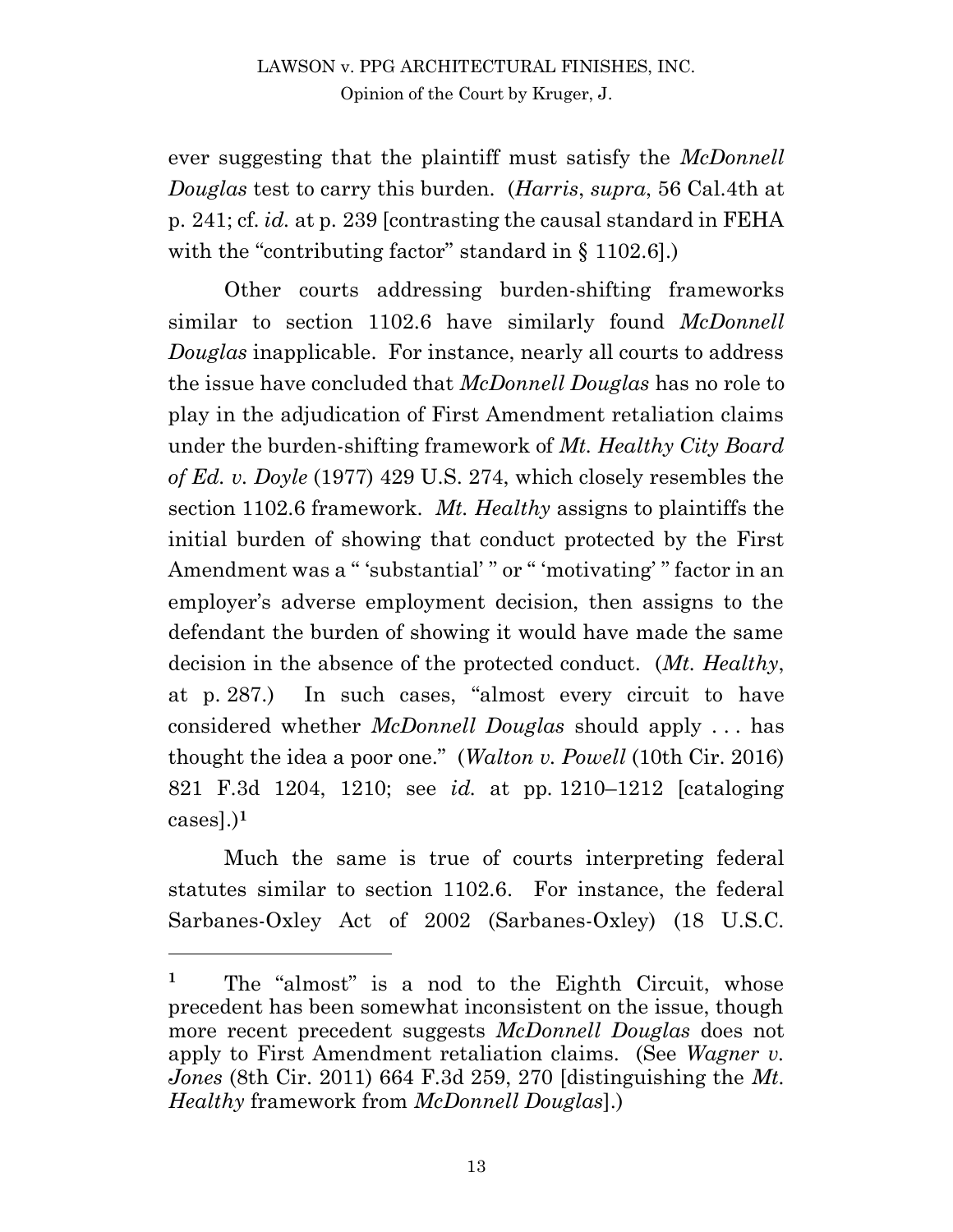$$1514A(b)(2)(A)$  — which was enacted shortly before the Legislature enacted section 1102.6 — contains a nearly identical burden-shifting framework for the adjudication of whistleblower cases. The courts to address the issue have generally concluded that framework displaces *McDonnell Douglas* rather than supplementing it. (See, e.g., *Day v. Staples, Inc.* (1st Cir. 2009) 555 F.3d 42, 53 & fn. 6; *Allen v. Administrative Review Bd.* (5th Cir. 2008) 514 F.3d 468, 475–476; *Barrick v. PNGI Charles Town Gaming, LLC* (4th Cir. 2020) 799 Fed.Appx. 188, 189; *Johnson v. Stein Mart, Inc.* (11th Cir. 2011) 440 Fed.Appx. 795, 801; see also *Araujo v. New Jersey Transit Rail Operations, Inc.* (3d Cir. 2013) 708 F.3d 152, 157–158 ["when a burden-shifting framework other than *McDonnell Douglas* is present in a statute, Congress specifically intended to alter any presumption that *McDonnell Douglas* is applicable"]; *Fraser v. Fiduciary Trust Co. Intern.* (2d Cir. 2010) 396 Fed.Appx. 734, 735 [declining to decide the question but noting that "Sarbanes-Oxley provides its own burden-shifting framework"]; *Beacom v. Oracle America, Inc.* (8th Cir. 2016) 825 F.3d 376, 379 [setting out separate Sarbanes-Oxley framework without any mention of *McDonnell Douglas*]; *Bechtel v. Administrative Review Bd., U.S.* (2d Cir. 2013) 710 F.3d 443, 447 [same].) Courts have generally reached similar conclusions with respect to other statutes containing similar burden-shifting schemes. (*Trimmer v. U.S. Dept. of Labor* (10th Cir. 1999) 174 F.3d 1098, 1101–1102 [*McDonnell Douglas* displaced by similar statutory framework in whistleblower provisions of Energy Reorganization Act of 1974]; *Araujo*, *supra*, 708 F.3d at pp. 158–159 [same conclusion under whistleblower provisions of Federal Railroad Safety Act].)

We reach a similar conclusion here. It would make little sense to require section 1102.5 retaliation plaintiffs to satisfy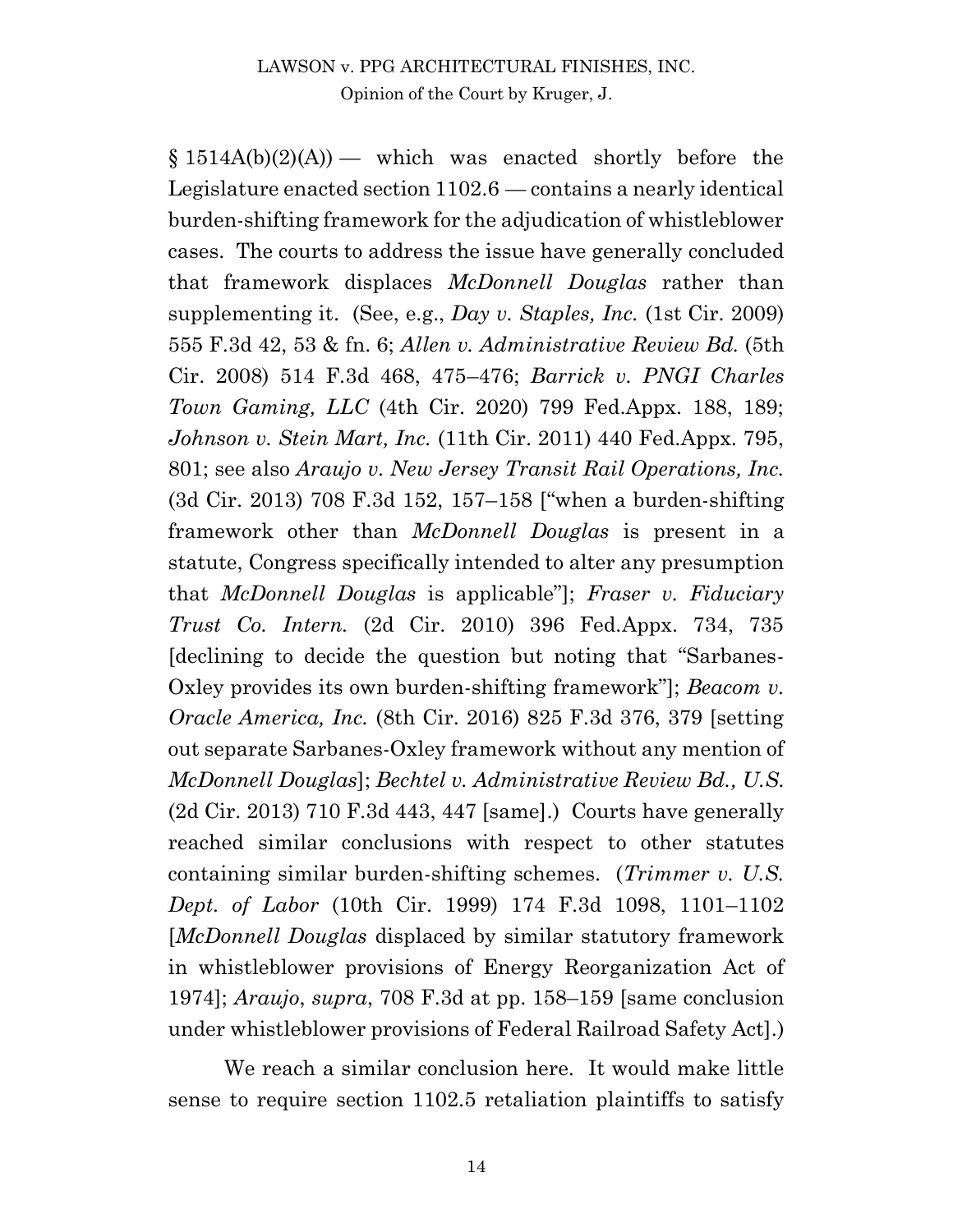*McDonnell Douglas* for the sake of proving that retaliation was a contributing factor in an adverse action. The central problem lies at the third step of *McDonnell Douglas*, which requires the plaintiff to prove that an employer's proffered legitimate reason for taking an adverse action was a pretext for impermissible retaliation. (*Morgan*, *supra*, 88 Cal.App.4th at pp. 68–69.) Under section 1102.6, a plaintiff does not need to show that the employer's nonretaliatory reason was pretextual. Even if the employer had a genuine, nonretaliatory reason for its adverse action, the plaintiff still carries the burden assigned by statute if it is shown that the employer also had at least one retaliatory reason that was a contributing factor in the action. There is, then, no reason why whistleblower plaintiffs should be required to satisfy the three-part *McDonnell Douglas* inquiry — and prove that the employer's proffered legitimate reasons were pretextual — in order to prove that retaliation was a contributing factor under section 1102.6. To the contrary, placing this unnecessary burden on plaintiffs would be inconsistent with the Legislature's evident purpose in enacting section 1102.6: namely, "encourageling earlier and more frequent reporting of wrongdoing by employees and corporate managers when they have knowledge of specified illegal acts" by "expanding employee protection against retaliation." (Assem. Com. on Judiciary, Analysis of Sen. Bill No. 777, *supra*, as amended May 29, 2003, p. 1, italics omitted.)

At oral argument, counsel for PPG acknowledged the apparent mismatch between *McDonnell Douglas* and section 1102.6's contributing factor standard, but suggested that we should adapt *McDonnell Douglas* for purposes of guiding courts in the proper application of that standard. We see no indication that the courts are in need of this sort of guidance. The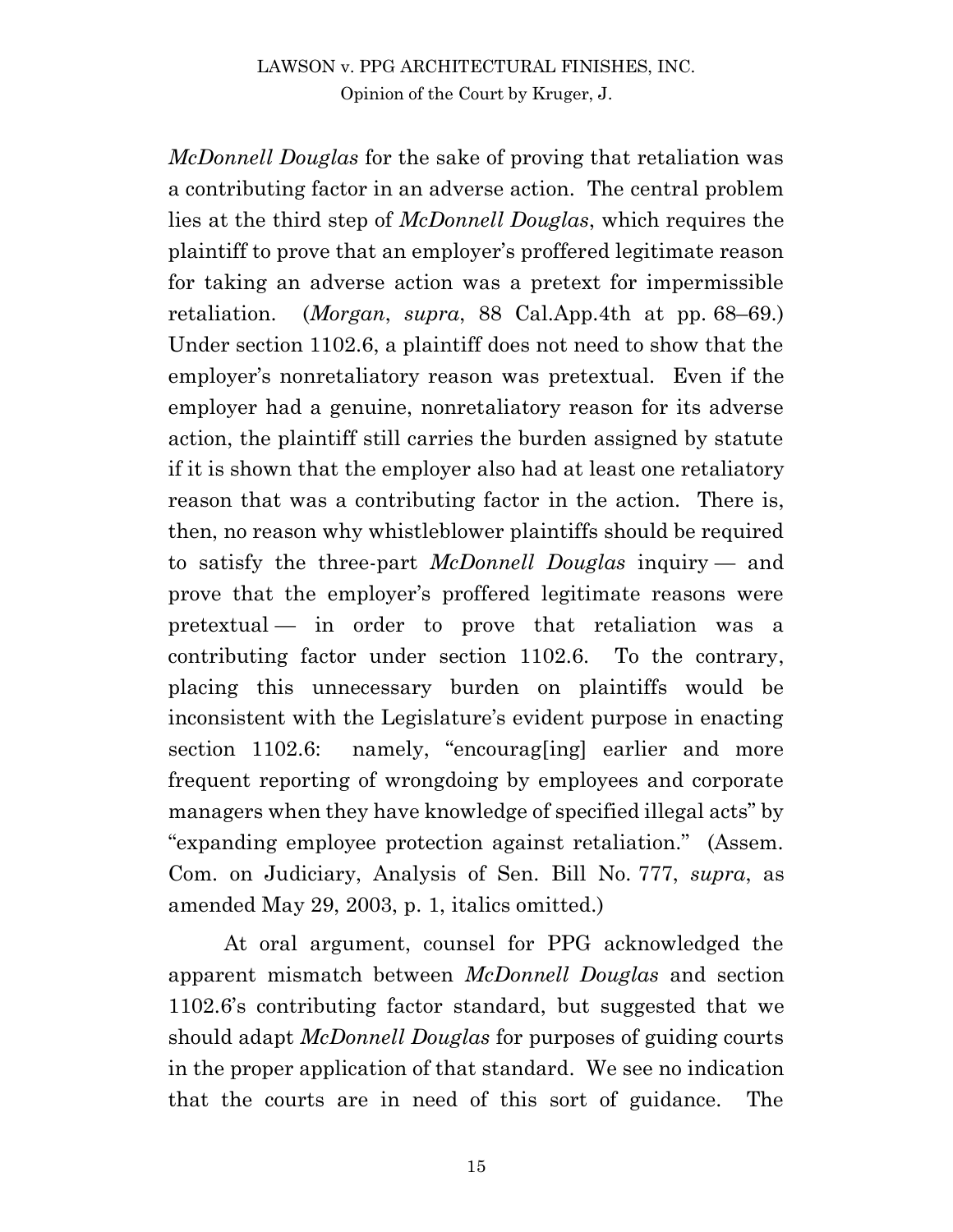contributing factor standard is not an unfamiliar one. (See, e.g., *State Comp. Ins. Fund*, *supra*, 176 Cal.App.2d at p. 17; *Rookaird*, *supra*, 908 F.3d at p. 461.) And we are not persuaded that introducing to the law yet another burden-shifting framework — a framework inspired by *McDonnell Douglas*, yet not *McDonnell Douglas* itself — would clarify matters more than it would confuse them.

PPG argues the legislative history reflects an intent to preserve a role for *McDonnell Douglas* in the adjudication of section 1102.5 retaliation cases. PPG's argument centers on a bill analysis prepared by the Senate Rules Committee. Citing both *Morgan* and *McDonnell Douglas*, the bill analysis characterized existing law as follows: "[A]fter a plaintiff shows by a preponderance of evidence that the action taken by the employer is proscribed by the whistleblower statute, the burden shifts to the employer to show by a preponderance of the evidence that the alleged action would have occurred for legitimate, independent reasons even if the employee had not engaged in activities protected by the whistleblower statute." (Sen. Rules Com., Off. of Sen. Floor Analyses, analysis of Sen. Bill No. 777 (2003–2004 Reg. Sess.) as introduced Feb. 21, 2003, p. 3.) The analysis went on to say: "This bill instead requires the employer to make that showing by clear and convincing evidence*.*" (*Ibid.*) PPG sees this as evidence that the Legislature intended to preserve *McDonnell Douglas*, emphasizing that the bill analysis concerns only the codification of the burden on the employer to make out its same-decision defense and evinces no intent to displace "existing case law" (*ibid.*) insofar as existing law placed the burden on plaintiffs to establish retaliation under the *McDonnell Douglas* test. Lawson, by contrast, understands the bill analysis to mean that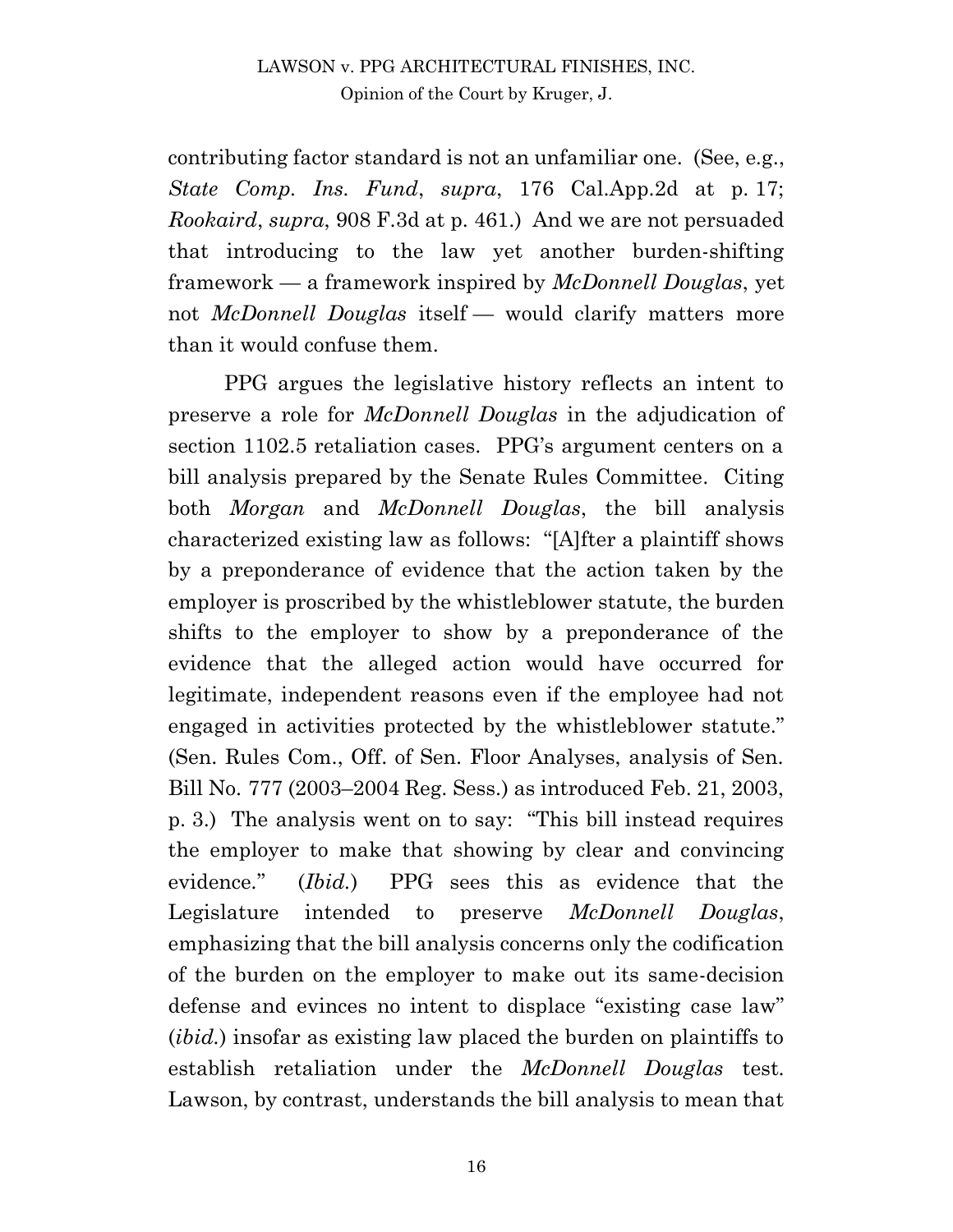the Legislature recognized that *McDonnell Douglas* was part of then-existing law and meant to change it.

In truth, the bill analysis yields no clear answers on the *McDonnell Douglas* question. That is because the existing law the bill analysis attributes to *McDonnell Douglas* bears little resemblance to the test actually set out in *McDonnell Douglas* — as opposed to, for example, the meaningfully different *Mt. Healthy* burden-shifting framework. (See p. 13, *ante*.) Since the bill analysis does not acknowledge any understanding of the three-part *McDonnell Douglas* test as it had been applied in section 1102.5 retaliation cases, it is difficult to discern any legislative intent to either displace or preserve it. Fortunately, however, better evidence of the Legislature's intent on that point exists in the form of the text of the statute it ultimately enacted — which, as we have already explained, is best read as allowing plaintiffs to establish liability under section 1102.5 without requiring reliance on *McDonnell Douglas*.

PPG also contends that even if section 1102.6 rather than *McDonnell Douglas* supplies the governing framework for the presentation of evidence at trial, *McDonnell Douglas* should govern at summary judgment for purposes of determining whether the plaintiff can meet the statutorily assigned burden of demonstrating that retaliation was a contributing factor in an adverse employment decision.

We reject the contention. Nothing in the text of section 1102.6 supports this bifurcated approach, where one standard would govern section 1102.5 cases on summary judgment and a different standard would govern cases at trial. As we have already explained, PPG's argument is simply incompatible with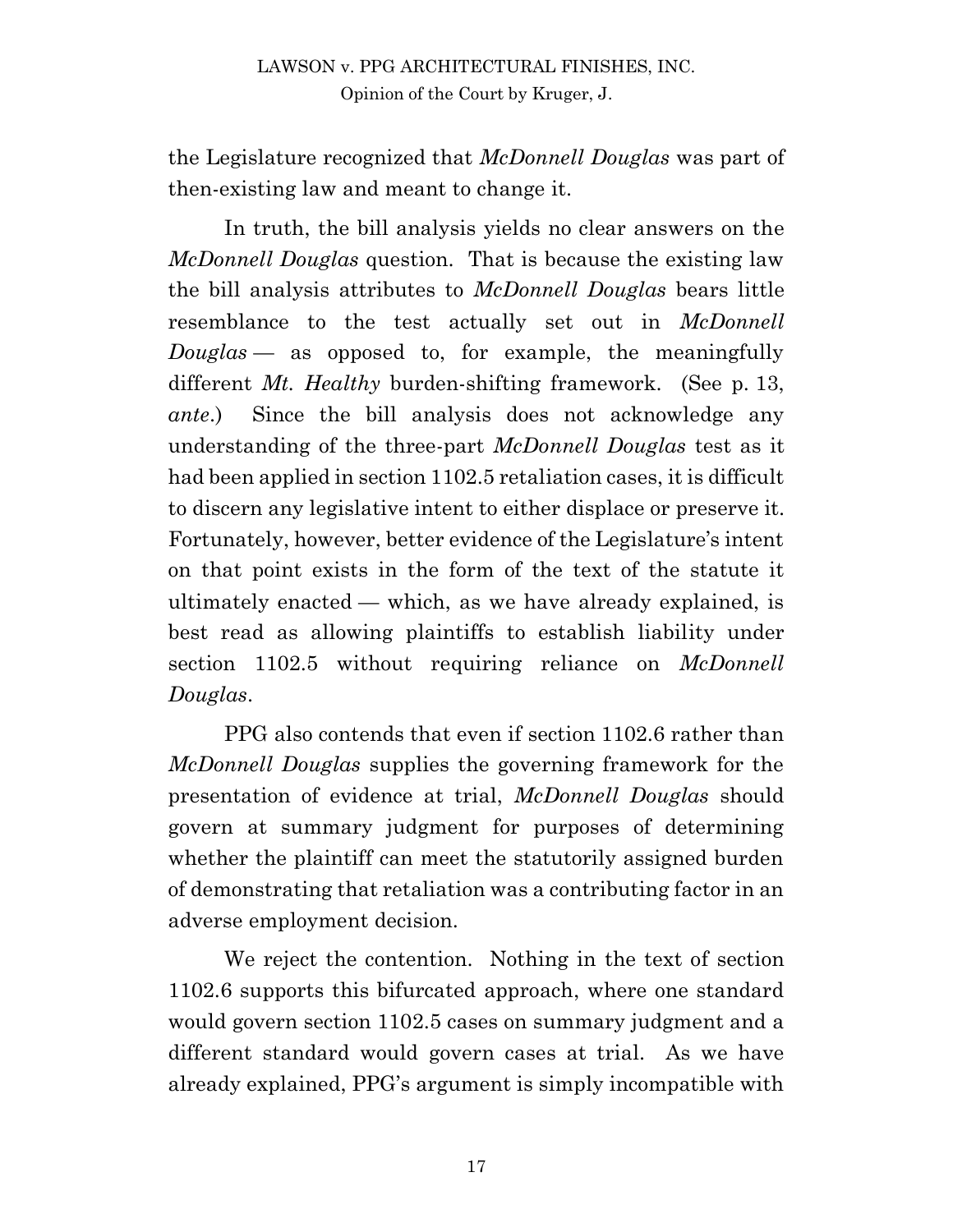the contributing factor standard set out in section 1102.6. That is no less true at summary judgment than at trial. Were we to adopt PPG's bifurcated approach, employee plaintiffs might never have the opportunity to show at trial that retaliation was a contributing factor in an adverse action, because they would have first been required to show at summary judgment that retaliation was, in effect, the *only* factor. The purpose of summary judgment is not to weed out cases that might prove meritorious at trial. For that reason, the parties' burdens of proof at summary judgment generally depend on their burdens of proof at trial. (*Aguilar v. Atlantic Richfield Co.* (2001) 25 Cal.4th 826, 851 & fn. 15.) This case presents no reason to depart from that rule.

PPG expresses concern that applying section 1102.6's contributing factor standard at summary judgment instead of *McDonnell Douglas* will allow too many "meritless claims" to go to trial. To the extent PPG assumes that employers will not be able to raise a same-decision defense on summary judgment, that assumption is incorrect. (See, e.g., *Texas v. Lesage* (1999) 528 U.S. 18, 20–21 [upholding a grant of summary judgment based on the same-decision defense].) In any event, PPG's concern about more cases going to trial is not a sufficient reason to march every case through the *McDonnell Douglas* three-step solely for purposes of summary judgment. To the extent PPG is concerned that the existing framework sets the plaintiff's bar too low by requiring only a showing that retaliation was a contributing factor in an adverse decision, PPG's remedy lies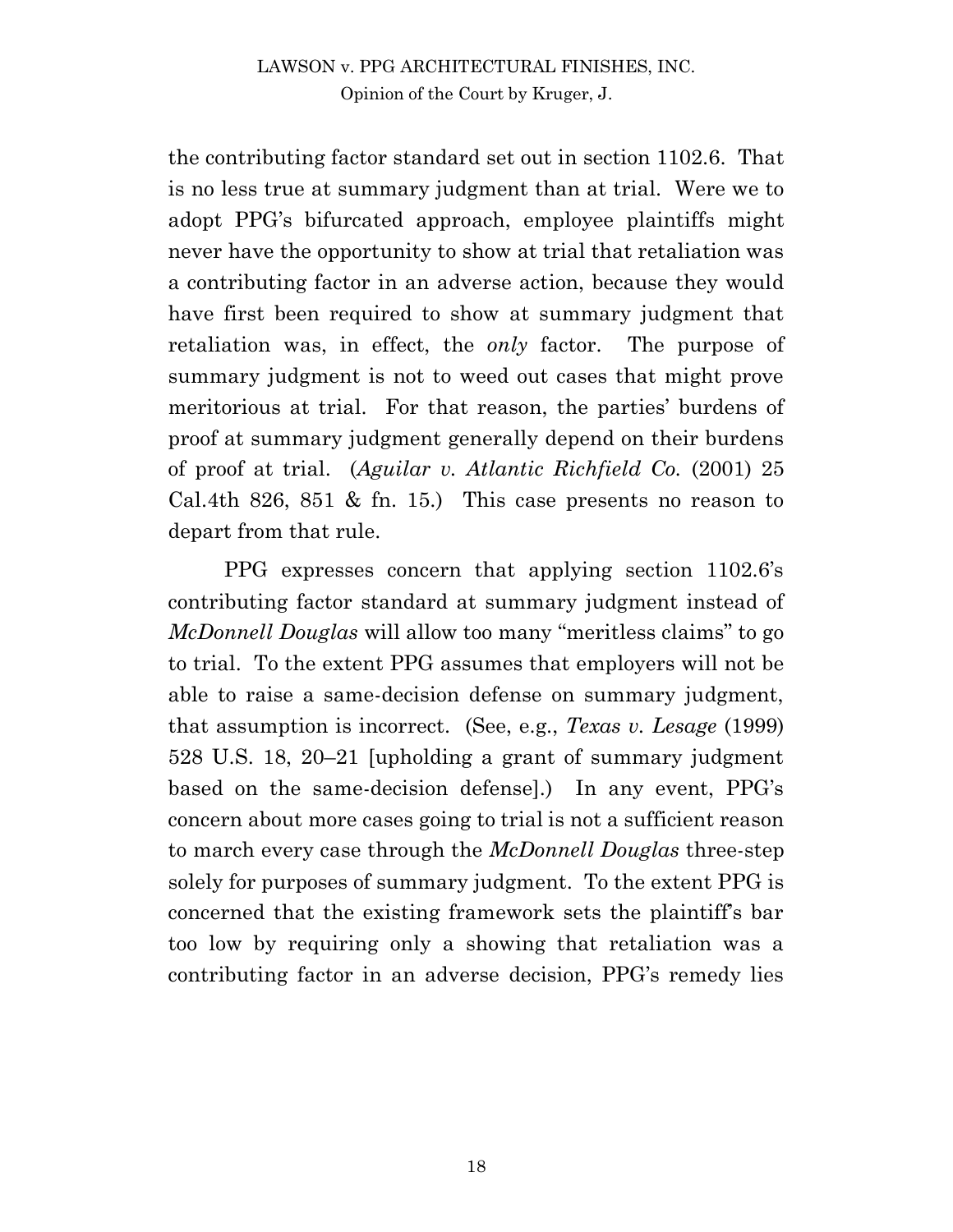with the Legislature that selected this standard, not with this court.**<sup>2</sup>**

#### **IV.**

We answer the Ninth Circuit's question as follows: Section 1102.6 provides the governing framework for the presentation and evaluation of whistleblower retaliation claims brought under section 1102.5. First, it places the burden on the plaintiff to establish, by a preponderance of the evidence, that retaliation for an employee's protected activities was a contributing factor in a contested employment action. The plaintiff need not satisfy *McDonnell Douglas* in order to discharge this burden. Once the plaintiff has made the required showing, the burden shifts to the employer to demonstrate, by clear and convincing evidence, that it would have taken the action in question for legitimate, independent reasons even had the plaintiff not engaged in protected activity.

**<sup>2</sup>** We disapprove *Hager v. County of Los Angeles*, *supra*, 228 Cal.App.4th 1538, 1540, *Mokler v. County of Orange*, *supra*, 157 Cal.App.4th 121, 138, and *Patten v. Grant Joint Union High School Dist.*, *supra*, 134 Cal.App.4th 1378, 1384 to the extent they are inconsistent with this opinion.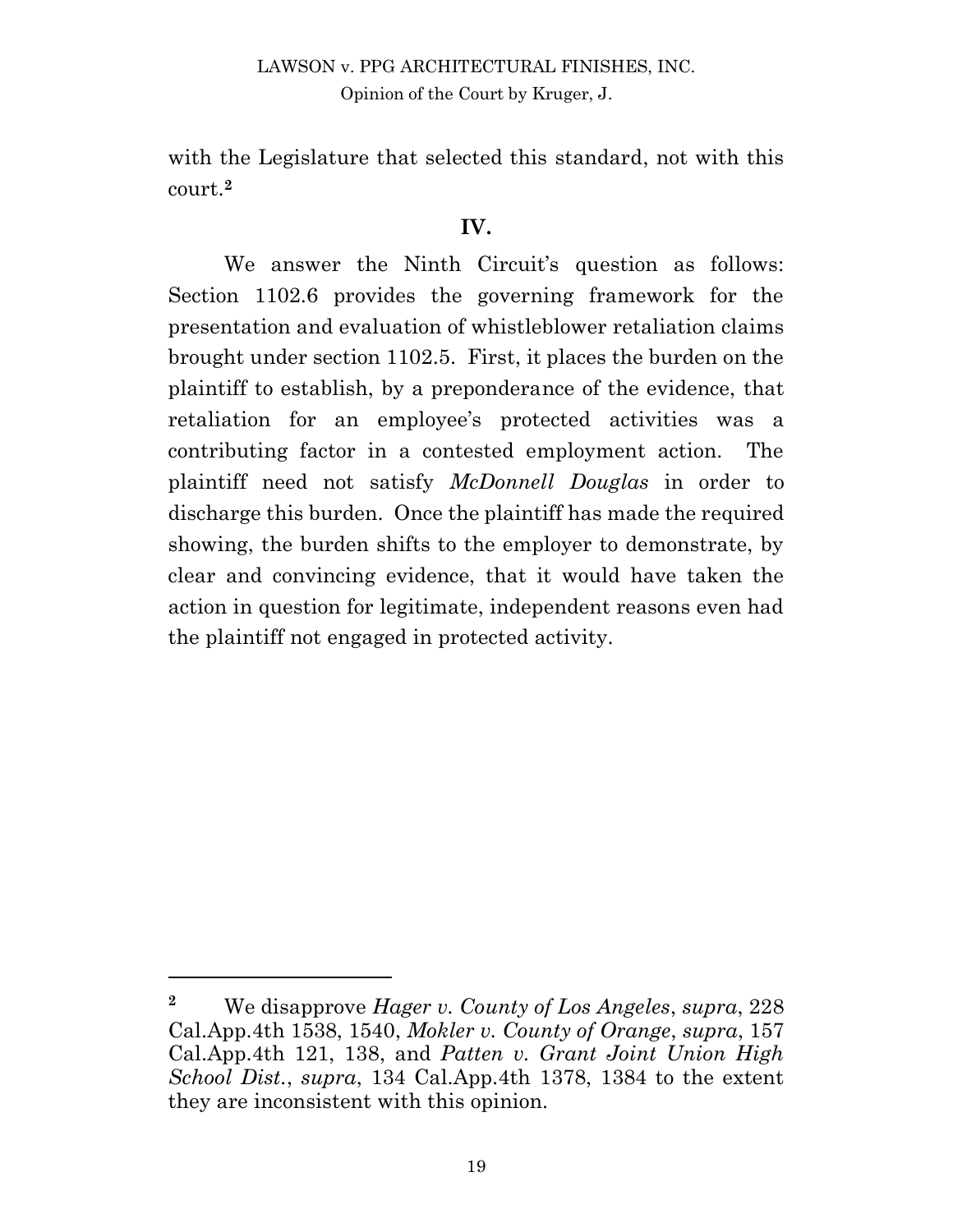### **KRUGER, J.**

**We Concur: CANTIL-SAKAUYE, C. J. CORRIGAN, J. LIU, J. GROBAN, J. JENKINS, J. MILLER, J.**\*

**<sup>\*</sup>** Associate Justice of the Court of Appeal, Fourth Appellate District, Division Two, assigned by the Chief Justice pursuant to article VI, section 6 of the California Constitution.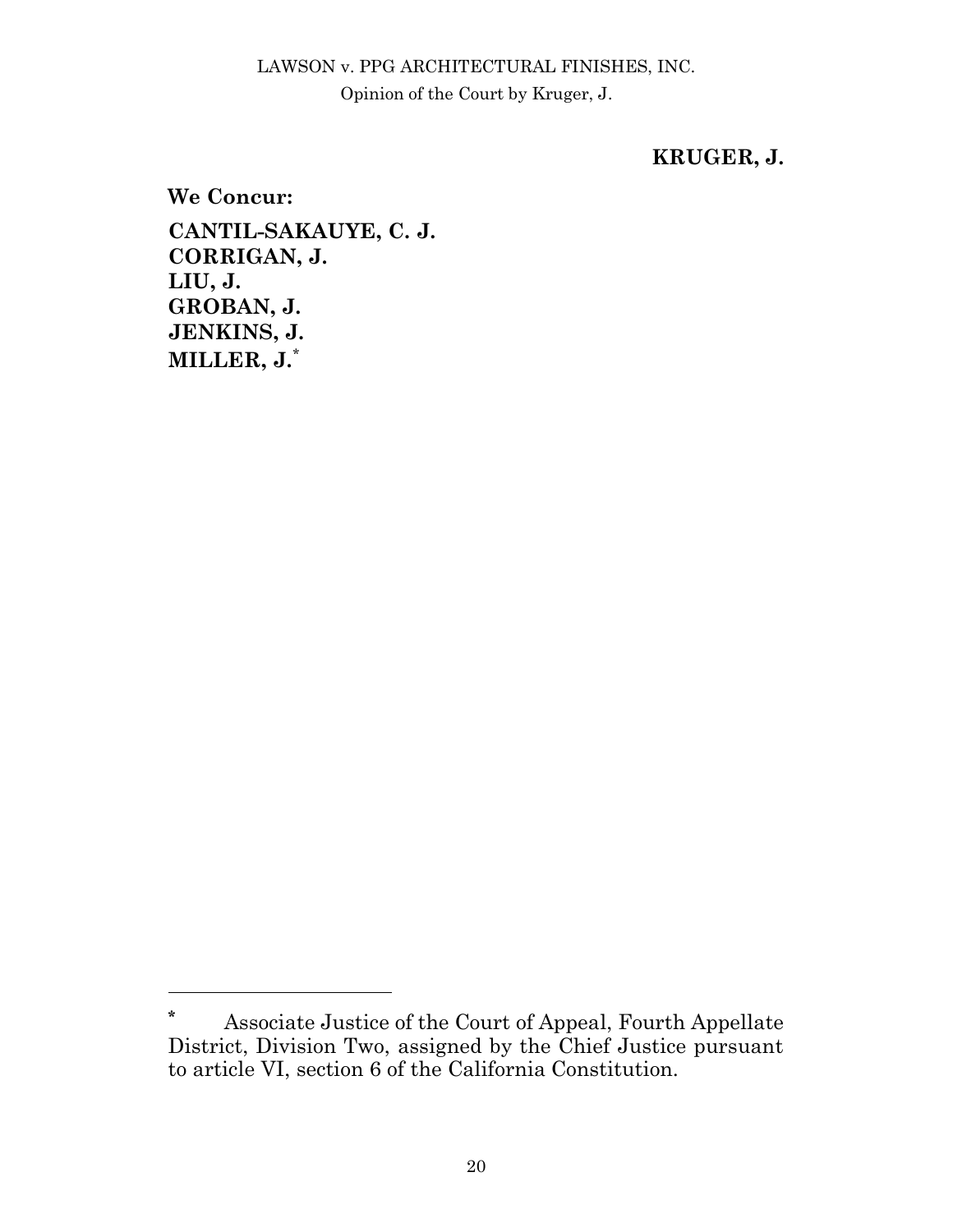*See next page for addresses and telephone numbers for counsel who argued in Supreme Court.*

**Name of Opinion** Lawson v. PPG Architectural Finishes, Inc. **\_\_\_\_\_\_\_\_\_\_\_\_\_\_\_\_\_\_\_\_\_\_\_\_\_\_\_\_\_\_\_\_\_\_\_\_\_\_\_\_\_\_\_\_\_\_\_\_\_\_\_\_\_\_\_\_\_\_** 

**Procedural Posture** (see XX below) **Original Appeal Original Proceeding** XX on request by 9th Circuit (Cal. Rules of Court, rule 8.548) **Review Granted (published) Review Granted (unpublished) Rehearing Granted**

**\_\_\_\_\_\_\_\_\_\_\_\_\_\_\_\_\_\_\_\_\_\_\_\_\_\_\_\_\_\_\_\_\_\_\_\_\_\_\_\_\_\_\_\_\_\_\_\_\_\_\_\_\_\_\_\_\_\_** 

**\_\_\_\_\_\_\_\_\_\_\_\_\_\_\_\_\_\_\_\_\_\_\_\_\_\_\_\_\_\_\_\_\_\_\_\_\_\_\_\_\_\_\_\_\_\_\_\_\_\_\_\_\_\_\_\_\_\_** 

**\_\_\_\_\_\_\_\_\_\_\_\_\_\_\_\_\_\_\_\_\_\_\_\_\_\_\_\_\_\_\_\_\_\_\_\_\_\_\_\_\_\_\_\_\_\_\_\_\_\_\_\_\_\_\_\_\_\_** 

**Opinion No.** S266001 **Date Filed:** January 27, 2022

**Court: County: Judge:** 

#### **Counsel:**

HKM Employment Attorneys, Patrick Leo McGuigan, Chaka Okadigbo; Obermayer Rebmann Maxwell & Hippel, Bruce C. Fox and Andrew J. Horowitz for Plaintiff and Appellant.

Littler Mendelson, Michael W. M. Manoukian, Theodore A. Schroeder, Robert W. Pritchard, Everett Clifton Martin; Hopkins & Carley and Karin M. Cogbill for Defendant and Respondent.

Nicholas Patrick Seitz, Cristina Schrum-Herrera, David L. Bell, Dorothy A. Chang and Phoebe Liu for Department of Industrial Relations, Division of Labor Standards Enforcement as Amicus Curiae.